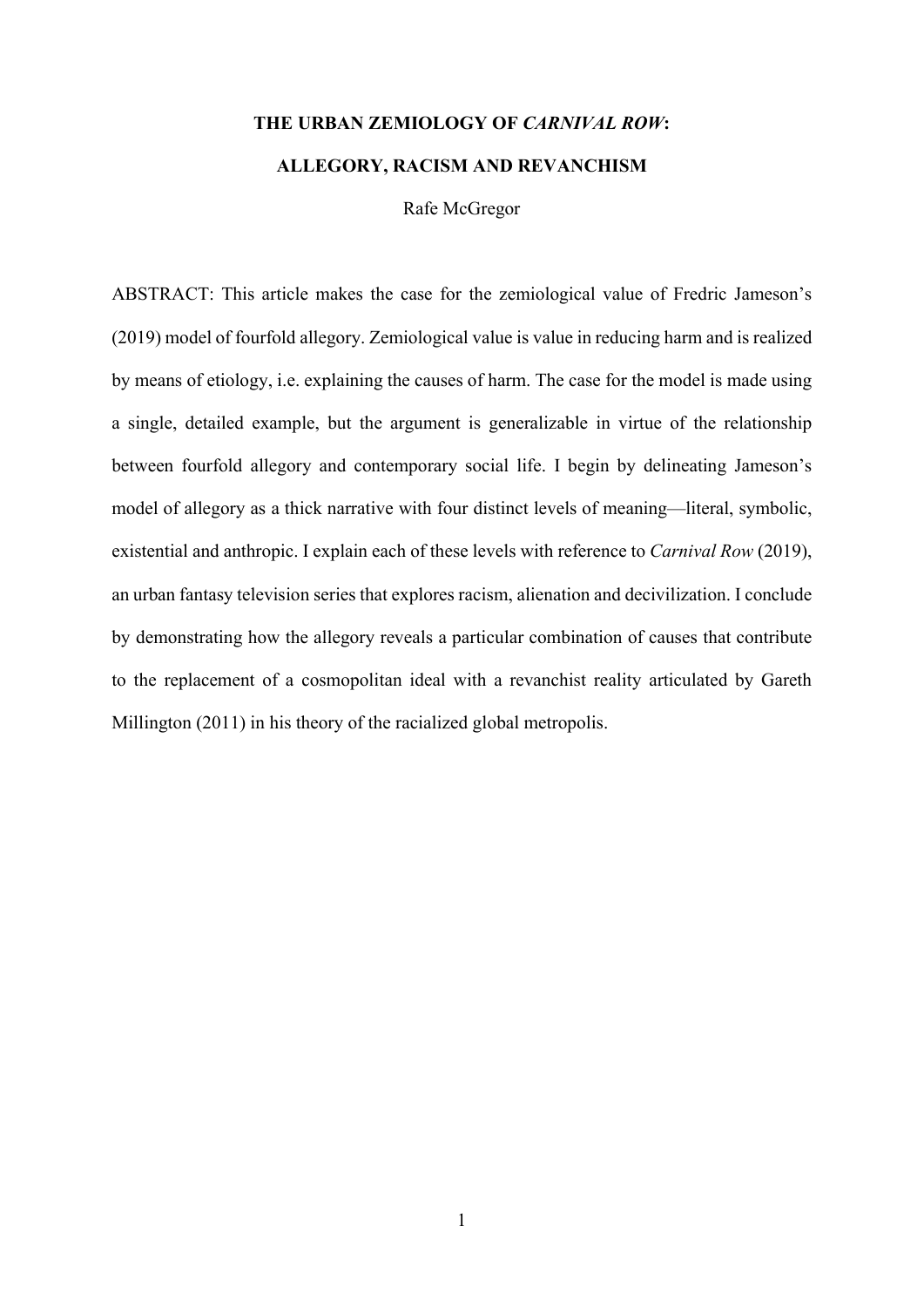#### Introduction

This article is about Prime Video's Carnival Row (2019), Fredric Jameson's (2019: 19) model of "fourfold allegory," and zemiology. Zemiology, the study of harm, is usually conceived of as a sub-discipline of criminology, but is more accurately described in critical terms—as seeking to reconfigure traditional, conventional, or mainstream criminological inquiry to focus on the concept of harm rather than the concept of crime (Boukli & Kotzé 2018; Hillyard & Tombs 2004; Pemberton 2016). In my mind, zemiology is more significant than criminology, aiming to reduce harm regardless of whether that harm has been criminalized or not. In this article, I argue that Jameson's unique model has zemiological value because it is a tool for realizing the potential of complex allegories to explain the causes of harm in contemporary social life. Even more specifically, I use *Carnival Row* (2019), an urban fantasy television series, as a case study to explain the combination of causes that contribute to the replacement of what Gareth Millington (2011) calls a cosmopolitan ideal with a revanchist reality—a trend characteristic of global metropolises in the twenty-first century. As such, my zemiological inquiry is consistent with critical criminology in providing an alternative to both the accepted aim and the approved methods of mainstream criminology.

My zemiological interest in Carnival Row is in the series as a fictional fourfold allegory. The criminological interest in fiction has been limited to date, emerging in discrete theoretical pockets—from cultural criminology (Brown 2004; Rafter 2007; Ferrell, Hayward & Young 2015), to critically-orientated realism (Ruggiero 2003; Frauley 2010; McGregor 2020), to narrative criminology (Brisman 2017, 2019; McGregor 2018; Page & Goodman 2020), to ultrarealism (Wakeman 2018; Raymen 2019; Hayward & Hall 2020). The most sustained engagement with fiction has been by cultural criminology, which—with several notable exceptions (Cavender & Jurik 2015; Rafter 2006; Wood 2018)—has for the most part been concerned with the way in which fictions misrepresent reality. Typically, cultural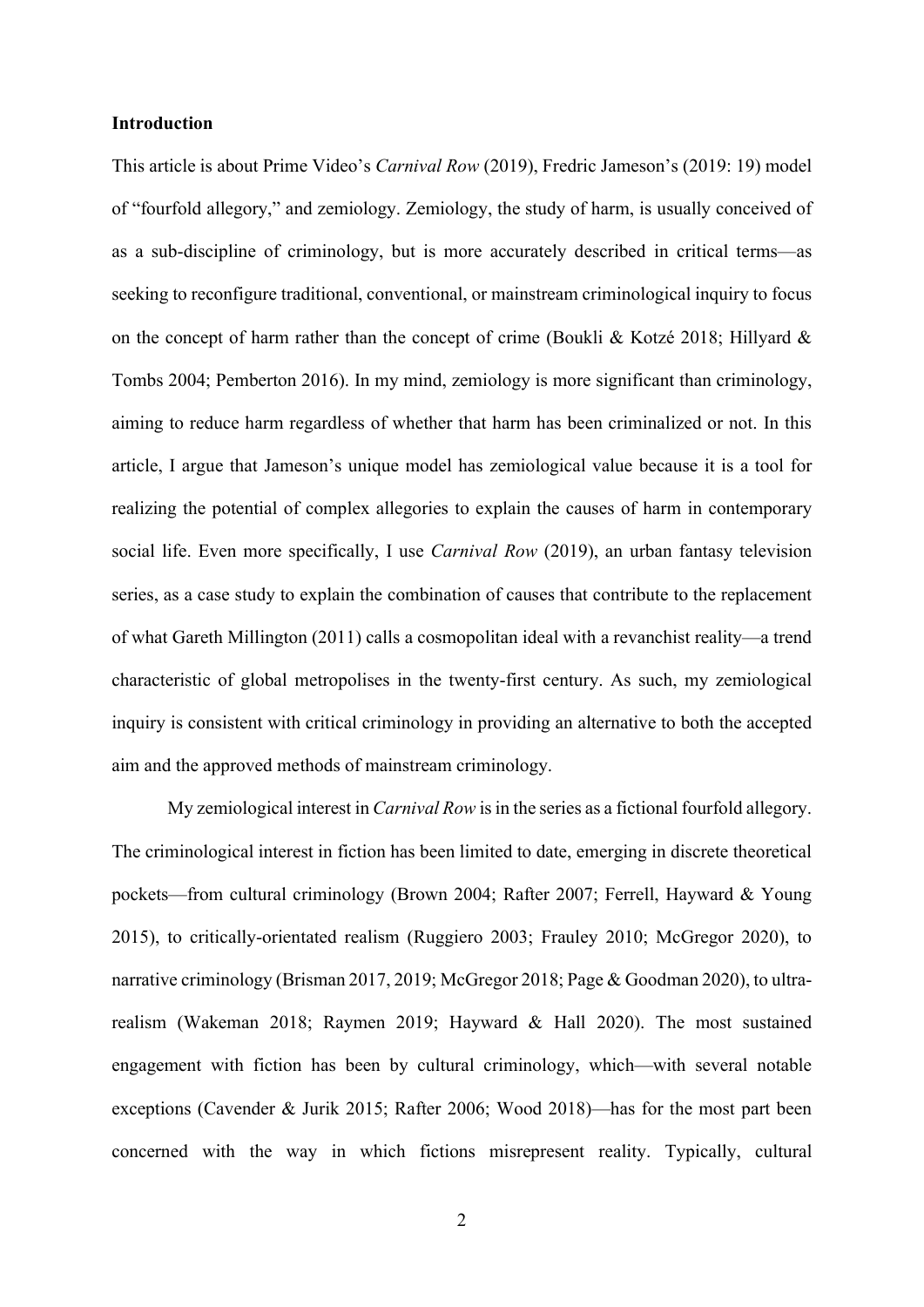criminologists assume or argue that the knowledge provided by fictions is restricted to knowledge of the production and reception of representations rather than knowledge of the reality represented by the fictions. In consequence, my inquiry can be considered as emergent from the narrative criminological framework. My method involves drawing on research in both philosophical aesthetics (McGregor 2016, 2018) and cinematic urbanism (Highmore 2005; Millington 2016), with the former emphasizing the relationship between representation and reality and the latter the way in which the city has material and symbolic reality. I first watched Carnival Row in September 2019, a few weeks after its release. I watched it twice more over the next six months, taking notes on its relevance to Jameson's (2019) model and Millington's (2011) theory, and revisited specific sequences, scenes and episodes as necessary. The focus of this article is Jameson's model of fourfold allegory and it is to that model that I turn next.

## Allegory

Jameson (2019) is highly critical of the traditional model of allegory on the basis that it divides a narrative into two distinct lines with separate, hierarchical meanings: the literal and the symbolic. Using examples such as Dante Alighieri's (1472) Divine Comedy, Edmund Spenser's (1590) The Faerie Queene, William Shakespeare's (1603) Hamlet, Johann Wolfgang von Goethe's (1832) Faust: The Second Part of the Tragedy, Karl Marx's (1859) A Contribution to the Critique of Political Economy and David Mitchell's (2004) Cloud Atlas, Jameson (2019: 10) argues that genuine allegory does not *impose* meaning on a representation, but "functions to reveal its structure of multiple meanings." These meanings function at four levels, Jameson (2019) contends: literal, symbolic, existential and anthropic. The "literal level" is simply "the thing demanding analysis"—the represented sequence of events in the narrative, whether they are real, imagined, or some combination of the two (Jameson 2019: xvi). The "symbolic level" is concerned with the hidden or secret meaning of the represented sequence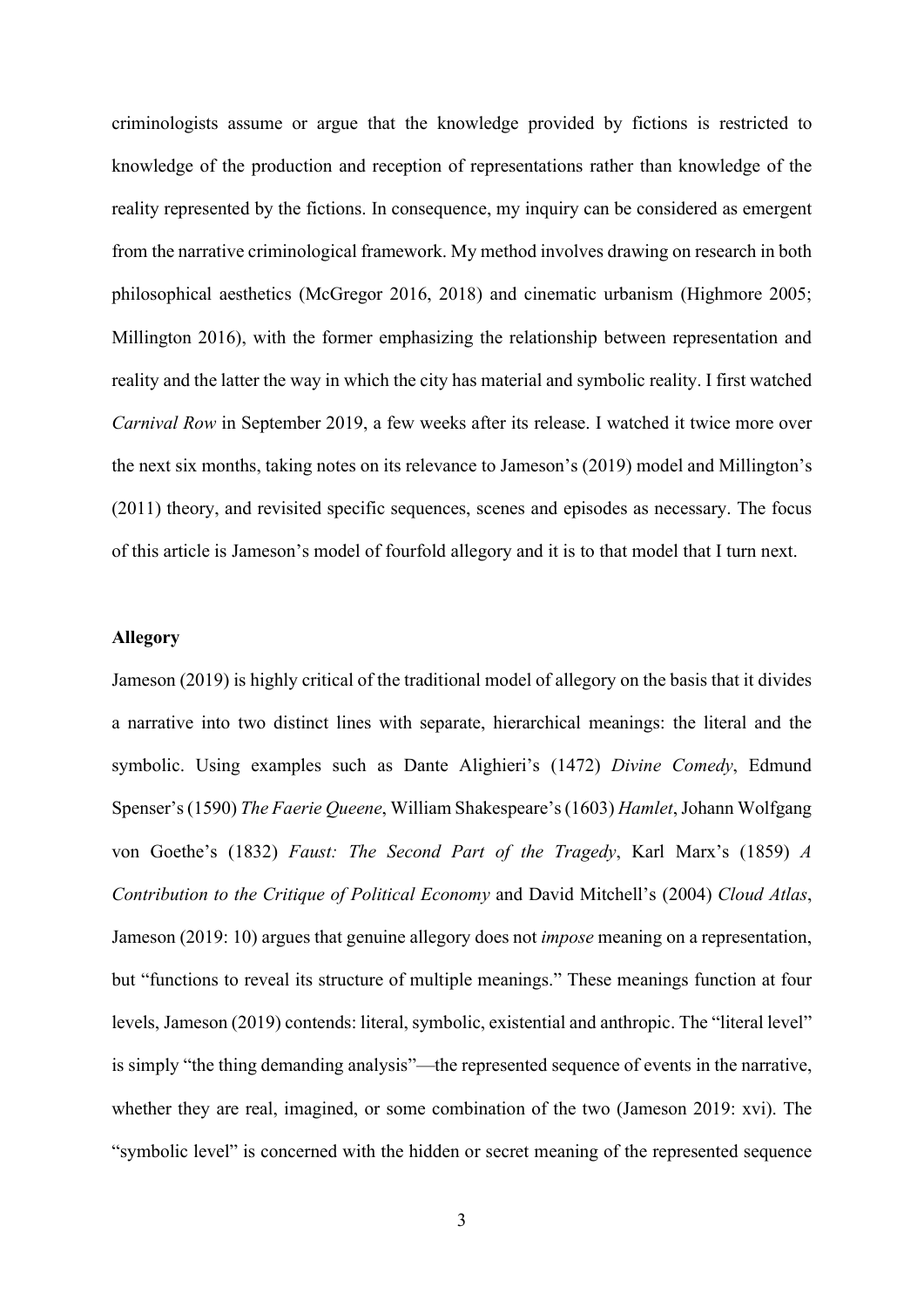of events and the extrapolation of its meaning requires the practice of interpretation. The "existential level" is concerned with the "construction of subjectivity" and can be considered as the ethical meaning of the narrative, understood in terms of the individual (Jameson 2019: xvi). The "anthropic level" is concerned with the "collective and political narrative [that is] always latent in our conceptions of our own personal destinies" and can be considered as the political meaning of the narrative, understood in terms of the species (Jameson 2019: xvii). Jameson summarizes the levels at which meaning functions as: textual object, interpretive code, individual desire and collective ideology.

 The significance of Jameson's (2019: 276) conception of allegory is not merely that he identifies four rather than two levels of meaning, but that an allegorical narrative is a "thick narrative." Narrative thickness refers to the integration or intersection of different elements, axes, or levels in (a) representation and in Jameson's fourfold narrative, there is a multiplicity of intersections of levels of meaning (see McGregor 2016; Williams 1985). Jameson (2019: 234) explains the implications of this this thickness: "The levels are not a collection of complete narratives superimposed upon one another. Rather they come at reality in an utterly different way, by a jarring and sometimes dissonant differentiation of their various dimensions." His theory of allegory as fourfold and thick underpins a method of interpretation in which the intersection of levels of meaning exceed the representational capacity of narrative by activating an event in the reading (or viewing) process. The "narrative event," then, is formal (structural) rather than substantive (representational) as the allegory reveals the complexity of its architecture of multiple meanings (Jameson 2019: 263). Jameson (2019: 117, 308, 347) maintains that the narrative event is particularly useful for shedding light on the complexity of "our own moment of late capitalism"—"late capitalist globalization" and "modern social life"—in virtue of the way in which the interrelationship among the allegorical levels reveals otherwise imperceptible connections among the dimensions of late modern life. The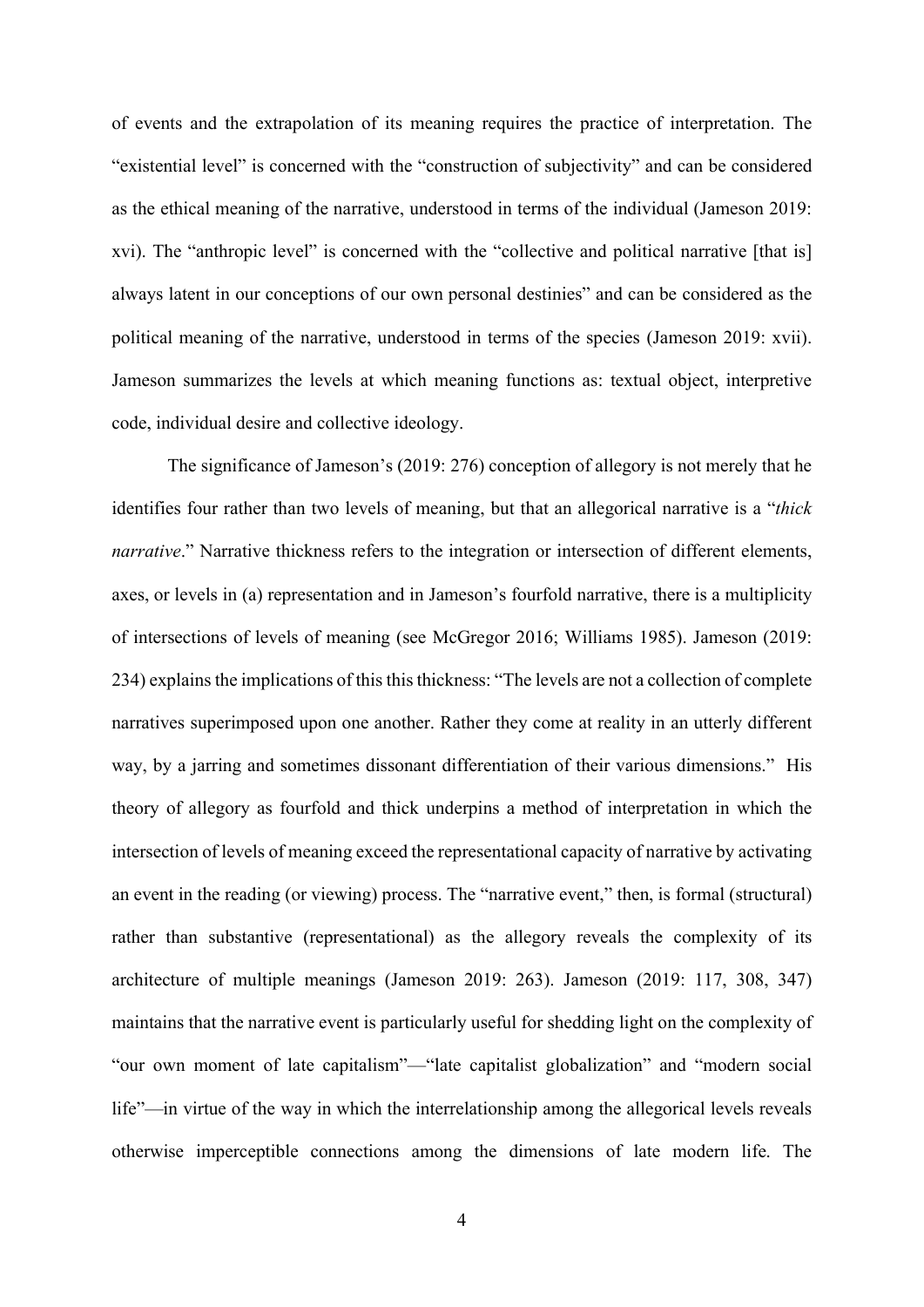relationship between the word (or image) and world is that the fourfold allegory provides an "allegorical staging" of the complexity of social life by means of the narrative event (Jameson 2019: 117). In other words, allegorical narratives hold up both a mirror and a microscope to everyday life and can thereby illuminate causal relations that might otherwise remain imperceptible.

 With the exception of Marx's (1859) A Contribution to the Critique of Political Economy, all of the examples through which Jameson establishes his theory (and my own in this article) are fictional, which might cause many social scientists to be skeptical about employing his allegorical model in zemiological research. The main concern with employing fictional sources is the contemporary association of fiction with one or more of falsehood, imagination, or invention. Consider the following sentence in Peter Ackroyd's (2000: 678) urban history, *London: A Biography*: "The fact that the killer was never captured seemed only to confirm the impression that the bloodshed was created by the foul streets themselves; that the East End was the true Ripper." The referents of the sentence are in no doubt: "the killer" and "Ripper" refer to the undetected serial killer commonly known as "Jack the Ripper" and "East End" to the part of London east of the City of London and north of the River Thames that includes Whitechapel. The worry, then, might be that when I watch Carnival Row (2019), the homicidal hate criminal stalking "faeries" and the city in which he commits his assaults," have no referents because both the character and the setting are fictional. Where Ackroyd's history informs one about (the real) London, Prime Video's series cannot inform us about a historical or contemporary city because the city in which it is set is invented.

 The contemporary view of fiction as having little or no relation to reality in consequence of its falsity, imaginativeness, or invention is a recent development, however, as prior to the twentieth century representational art, in general, and poetry in particular (exemplifying all of literary art, including fiction) were regarded as communicating more rather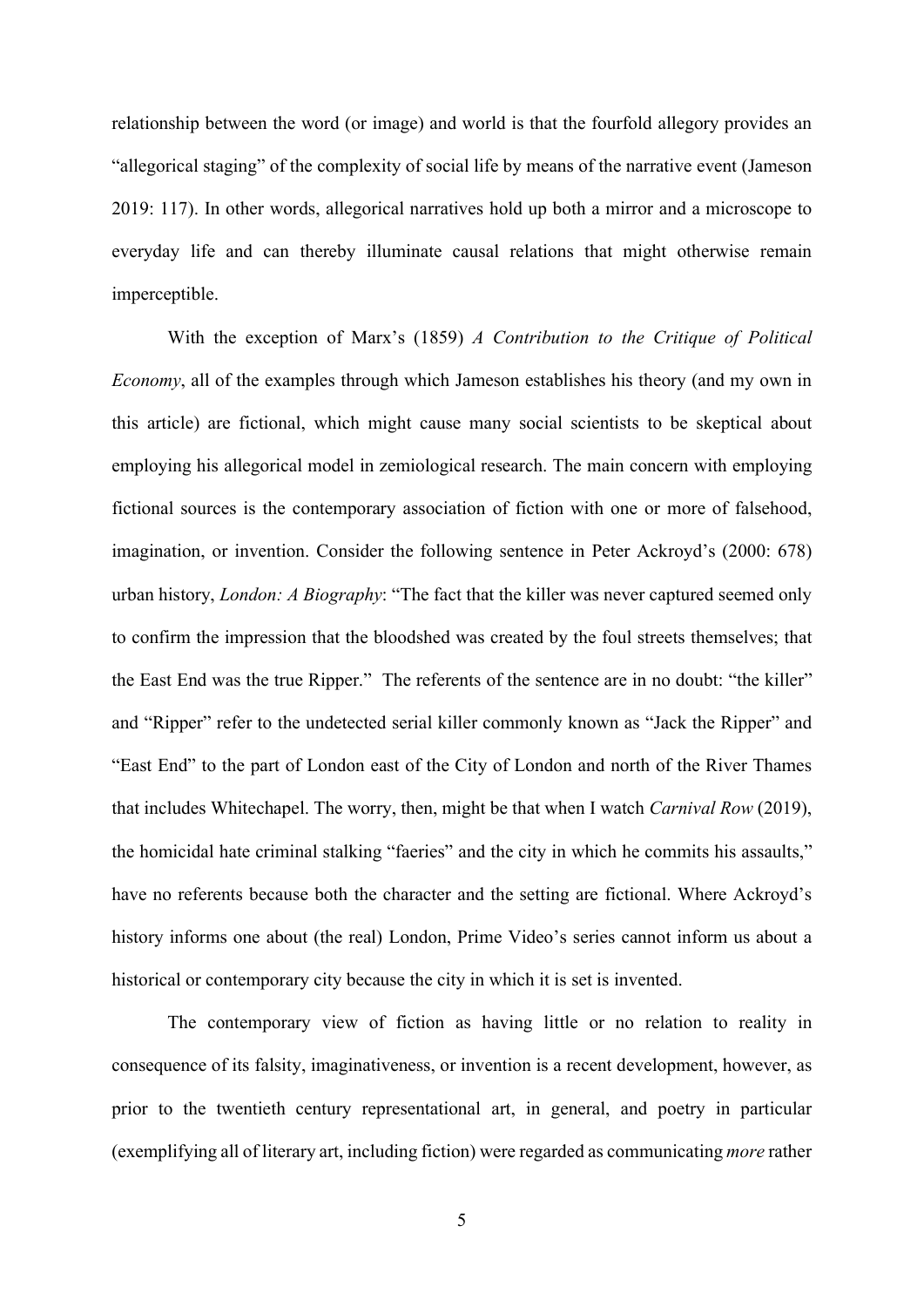than less truth than other types of representations. Both the Romantic (1800-1850, for example, William Wordsworth) and Classical (800-200 BCE, for example, Plato) critical traditions accepted that poetry, literature and fiction afforded "penetration to a universal sphere of truth" (Williams 1958: 60) and that their mimesis was imitation of permanent, rather than temporary, reality. The idea of a permanent reality to which poetry and fiction can provide access extends back over two millennia to Aristotle's famous observation on the superiority of poetry over history: history refers to what has transpired (particulars) and poetry to the kinds of thing that can occur (universals) (McGregor 2016). Fictional characters, settings and actions refer to types of people, places and events that have happened, are happening and could happen. This is the one of the meanings of the various contemporary conceptions of the idea of truth in or of fiction (Frauley 2010; Vidmar Jovanović 2019). In urban studies, cinematic fictions (including both film and television) are recognized as a source of data, as communicating social facts about a/the city. Urban reality is constituted by a combination of the actual, empirical and material on the one hand and the symbolic, virtual and mythical on the other hand (AlSayyad 2006; Penz & Lu 2011). Cinematic urbanism is concerned primarily with depictions of real cities, but this does not preclude representations of fictional cities communicating social facts. Allegorical fictions have the potential to provide knowledge of causal relations about contemporary social life because of the referential relation between fiction and reality, which links the mythic with the material. Following Jameson, I discuss each of the four levels of meaning in turn next.

# Literal

Carnival Row (2019) is an urban fantasy television series that has a complex narrative architecture employing major plotlines from at least three distinct genres of fiction. My zemiological interest is in the first season, which was released in August 2019, and comprises eight episodes, each of which runs from fifty to sixty-seven minutes (at the time of writing,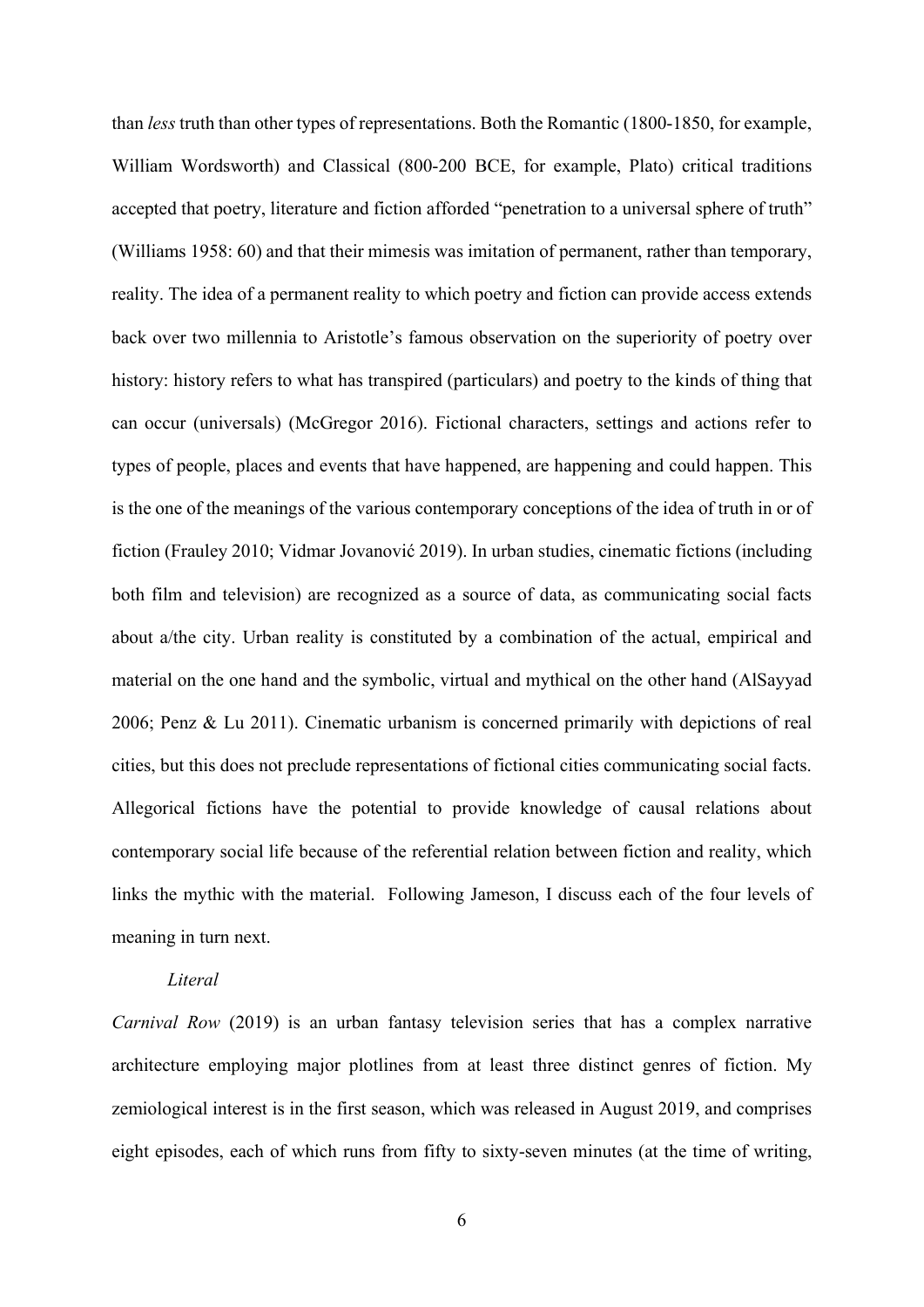there is a second season in production). The season opens as a postcolonial epic, focused on protagonist Vignette Stonemoss (played by Cara Delevingne), a faerie who flees from her native land of Tirnanoc (from the Gaelic Tir na  $n\acute{O}g$ ) to seek asylum in the Republic of the Burgue. While the ship on which she is traveling is sinking, a murder mystery begins in the Burgue, introducing a second protagonist, Rycroft Philostrate (played by Orlando Bloom), a police inspector. The postcolonial epic and murder mystery are linked by a paranormal romance between Vignette and Philo (the name Philostrate uses), which is represented as an interspecies romance until it is revealed that Philo himself is an interspecies hybrid, with a human father and faerie mother. The three major plotlines are further intervolved by the addition of by two minor plotlines, one political and one social, each concerned with an elite Burgue family, the Breakspears and the Spurnroses, respectively. Absalom Breakspear (played by Jared Harris) is Chancellor of the Republic and siblings Ezra and Imogen Spurnrose (played by Andrew Gower and Tamzin Merchant) are the owners of Vignette's indenture. The minor and major plotlines are linked by means of the Burgue itself and the series takes its title from a street in the Burgue that is the center of what has become a Faerie inner city, populated by faeries, fauns, centaurs, trolls, kobolds and other refugees from Tirnanoc.

 The meaning with which the literal level is concerned is the textual object—the represented sequence of events in the narrative. In Carnival Row, the actual plot—the temporal movement from the inaugural to the inevitable that constitutes the cognitive, emotional and evaluative significance of the narrative—is revealed only in the final episode (McGregor 2018; Jameson 2015). Sophie Longerbane (played by Caroline Ford), the daughter of the Leader of the Opposition in parliament, initiates her play for control of the Burgue by blackmailing the Chancellor's wife, Piety Breakspear (played by Indira Varma), sending her a faked letter from a famous Fae singer claiming that she had a child with Breakspear. Like Sophie, Piety is preoccupied with establishing a ruling dynasty and determined to realize the Haruspex's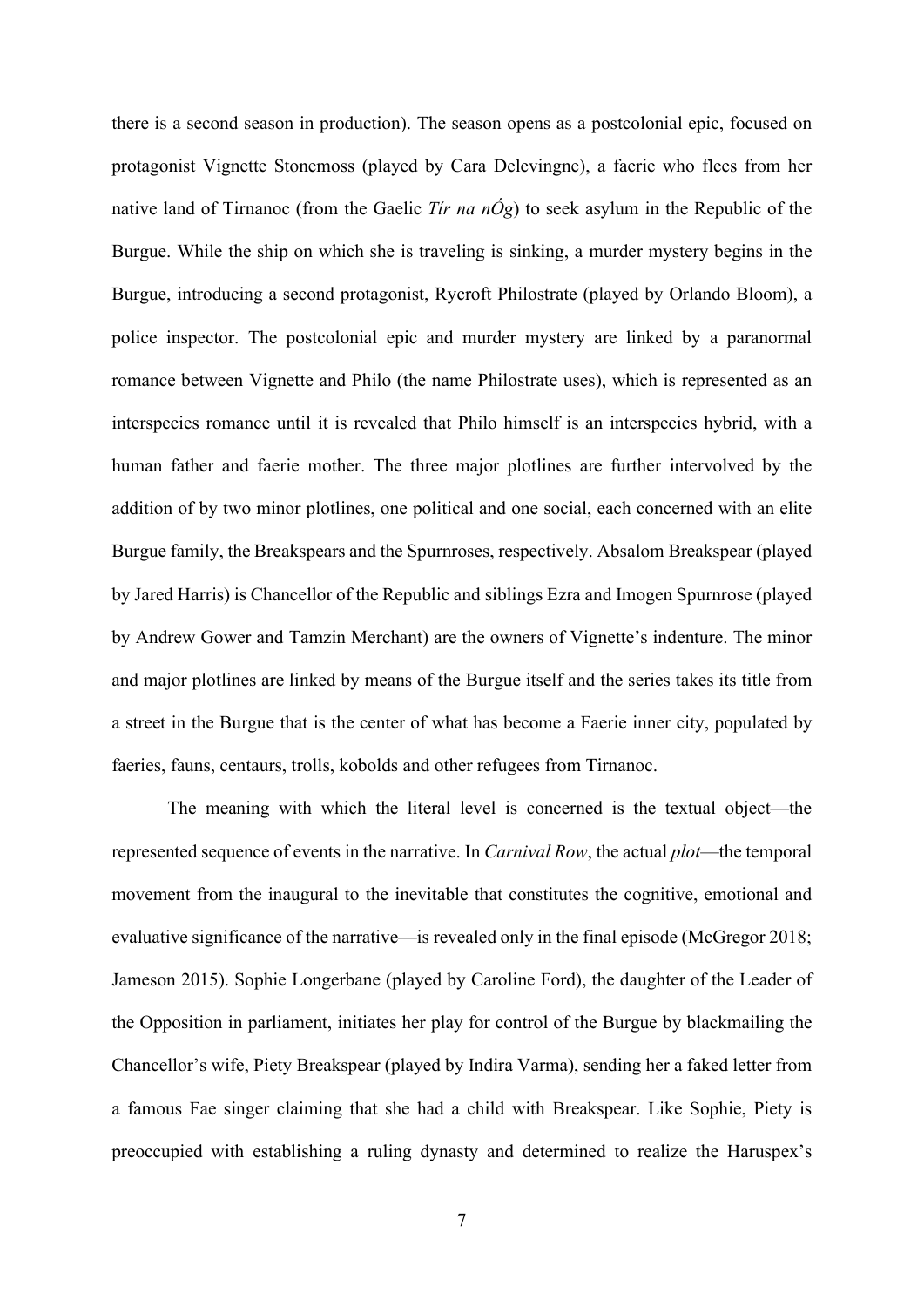(witch) prophecy of Breakspear greatness. As a result, she has kept the true paternity of her son, Jonah (played by Arty Froushan), the product of an affair with Sophie's father, Ritter (played by Ronan Vibet), secret. When Piety finds out about Breakspear's illegitimate child, she fears that the prophecy applies to him (or her) rather than Jonah and sets a twofold plan in motion. First, she seeks the Haruspex's (Aoife Tsigani, played by Alice Krige) help in creating a Darkasher, a supernatural servant, which she will use to discover the identity of Breakspear's offspring. Second, she has Jonah kidnapped, frames Longerbane for the crime, and murders him while he is being subjected to enhanced interrogation. Sophie follows Burgue custom by taking her father's seat in parliament, makes a bid for popularity by adopting an extreme anti-Fae position and seduces Jonah, despite suspecting that he is her half-brother. Her machinations come to full fruition when a faun insurgent stabs Breakspear and Jonah is appointed Acting Chancellor. The season ends with Jonah using his father's death to declare the Burgue '"a city under siege"'—interning all the Fae in Carnival Row under emergency legislation.

 The movement from the beginning of the season, where the postcolonial epic and murder mystery plotlines vie for significance, to the recognition that Piety is manipulating events, to the inevitable condition in which Piety herself is being manipulated by Sophie, provides a rich exploration of at least two zemiological themes. I use 'zemiological' instead of 'criminological' to indicate that these themes are concerned with phenomena that are harmful but have not been criminalized. The first is the vulnerability of all forms of government, including democracy, to extra-parliamentary influence. In Carnival Row, the nepotism that allows the child to take the place of the parent in parliament enables Sophie's plan, but the point is relevant to our own world when one considers the power wielded by individual billionaires and global corporations and the influence they are able to bear on political decisionmaking. Carnival Row thus illuminates the characteristics of the powers behind the façade of democratic government and draws attention to the vulnerability of the system to determined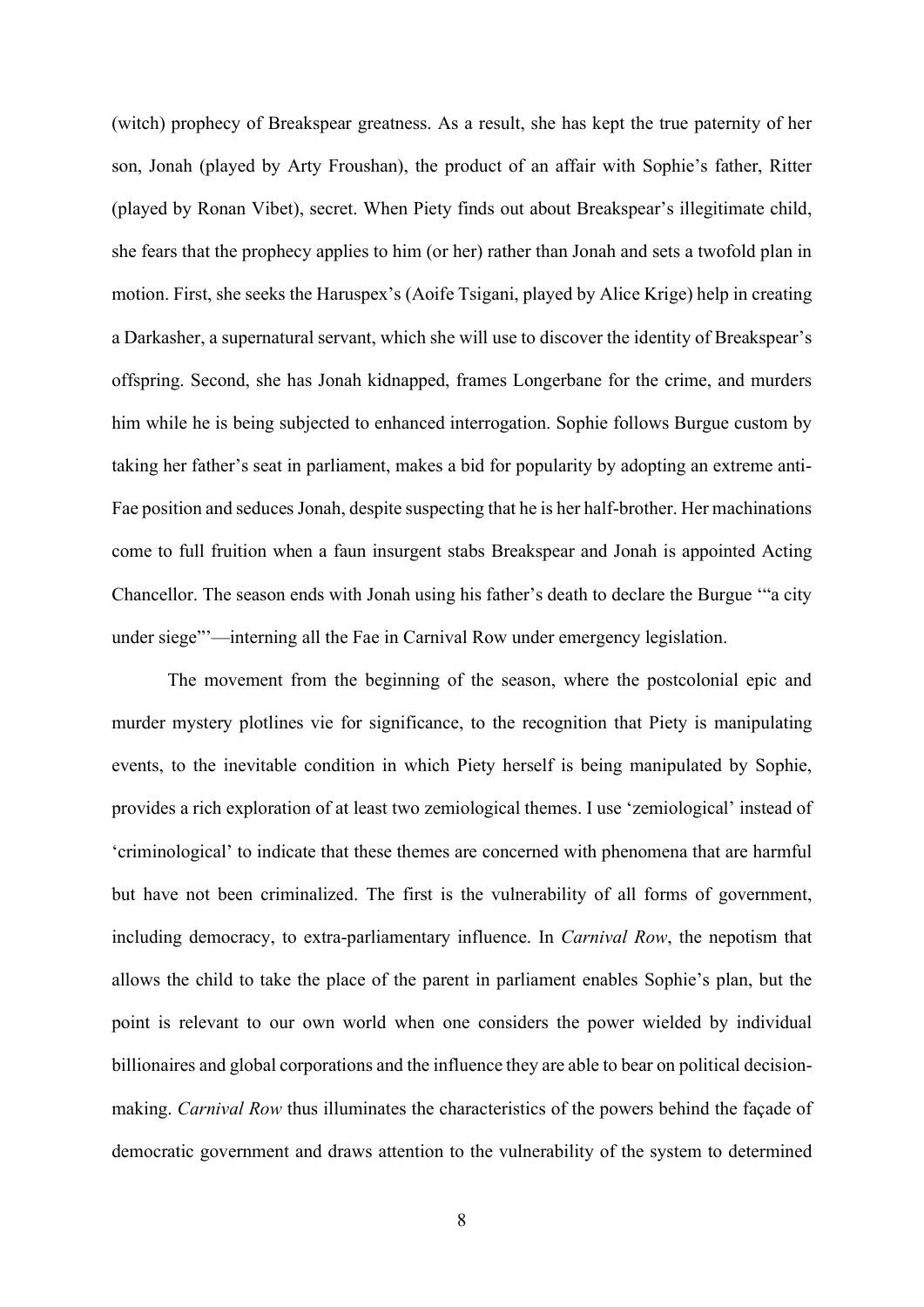and unprincipled individuals—Sophie and Piety in the fiction, both of whom are preoccupied with securing their influence beyond their own lifespans.

The second theme is the prevalence and danger of speciesism. Speciesism is the belief that human animals have a superior moral status to non-human animals in consequence of their species, i.e., that human beings matter more because they are assumed to be more intelligent, have a greater capacity for suffering, or demonstrate virtues of character (Singer 1993; Beirne 2018; Sollund 2019). Most human beings are speciesist courtesy of the combination of views about non-human animals purported inferiority, beliefs about nature being created for human exploitation, and a lack of recognition of the complexity of non-human animal minds. In Carnival Row, the harm of speciesism is made more obvious by the existence of a species or genus called, the Fae, many of whom are very similar to humans in appearance and identical in intelligence, emotion and virtue. Despite the obvious similarities and the equally obvious claims for equal moral status, many citizens of the Burgue believe that they are morally superior to the Fae because they (the Burgue) are human. This fear of the other is exploited by politicians. Sophie, for example, has no strong feelings about the Fae either way, but adopts an exaggerated version of her father's speciesism to begin a populist movement.

### Symbolic

Carnival Row is explicitly allegorical at the symbolic level. Filming began in 2017, two years after the peak of the migrant crisis in Europe and a year after the Brexit referendum in the United Kingdom (UK) and Donald Trump's successful presidential campaign in the United States (US) (IMDb 2020). The Syrian civil war was in its sixth year, with Iran, the Russian Federation, Turkey and the US all involved, and with Islamic State losing its territorial footing in Syria and Iraq. Watching the series in September 2019—with Prime Minister Boris Johnson recently elected on the platform of delivering Brexit and three years of Trump's openly racist policies—I found the symbolism of Carnival Row to be obvious. The meaning with which the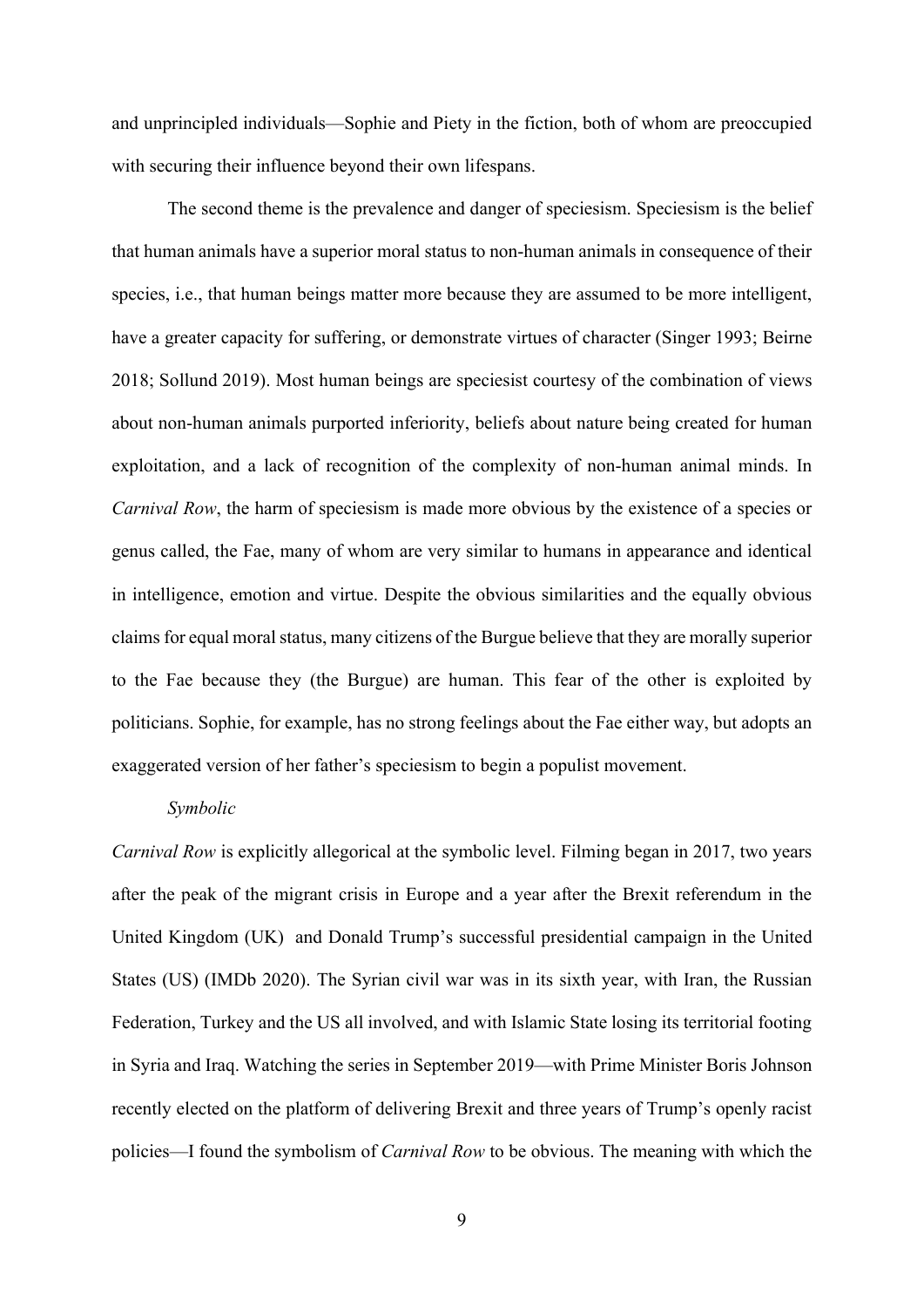symbolic level is concerned is the interpretive code, the concealed or secret meaning of the represented sequence of events. A striking feature of the series is that it seems to require very little interpretation because the correlations between the work (the series) and the world are self-evident to anyone with a basic knowledge of current affairs in the Global North. The clash of empires in Tirnanoc recalls the Coalition Forces' invasion of Iraq, the subsequent destabilization of the Middle East, and the rise of Islamic State. There are clear parallels between the Republic of the Burgue and the Pact in the fiction and the US and Islamic State in reality. Similarly, the Burgue, itself, is clearly a fictionalized New York or London—or, perhaps, Berlin, which received the greatest influx of asylum seekers in Europe in 2015 (Wolff 2018). The flight of the Fae from Tirnanoc to the Burgue evokes the flight of the hundreds of thousands of Syrians to European cities during the Syrian civil war and the passing of emergency legislation against the Fae represents the rise of right-wing populism. This symbolic correspondence is established quickly in the season, which initially appears to be didactic: much of the ambiguity and subtlety associated with the aural-visual work of art (*Carnival Row*) is sacrificed for the sake of conveying a simple and straightforward message.

As one might expect given the sophistication of the plot of *Carnival Row*, however, the series' symbolic meaning is also similarly complex, focused on speciesism (noted above) and its political exploitation. As explained in the previous part, the speciesist citizens of the Burgue believe they are morally superior to the Fae because they are human and the Fae belong to a separate and supposedly subhuman species. Many of these speciesists refer to the Fae using the derisive term, "Critch," and pursue some combination of making their lives as miserable as possible, proposing anti-immigration legislation and using all available means to keep them offshore. Speciesism in Carnival Row is in fact symbolic of racism in our world and the series provides a rich and nuanced exploration of racism by means of its representation of speciesism. The standing in of "species" for "race" is not immediately obvious, not just because actors of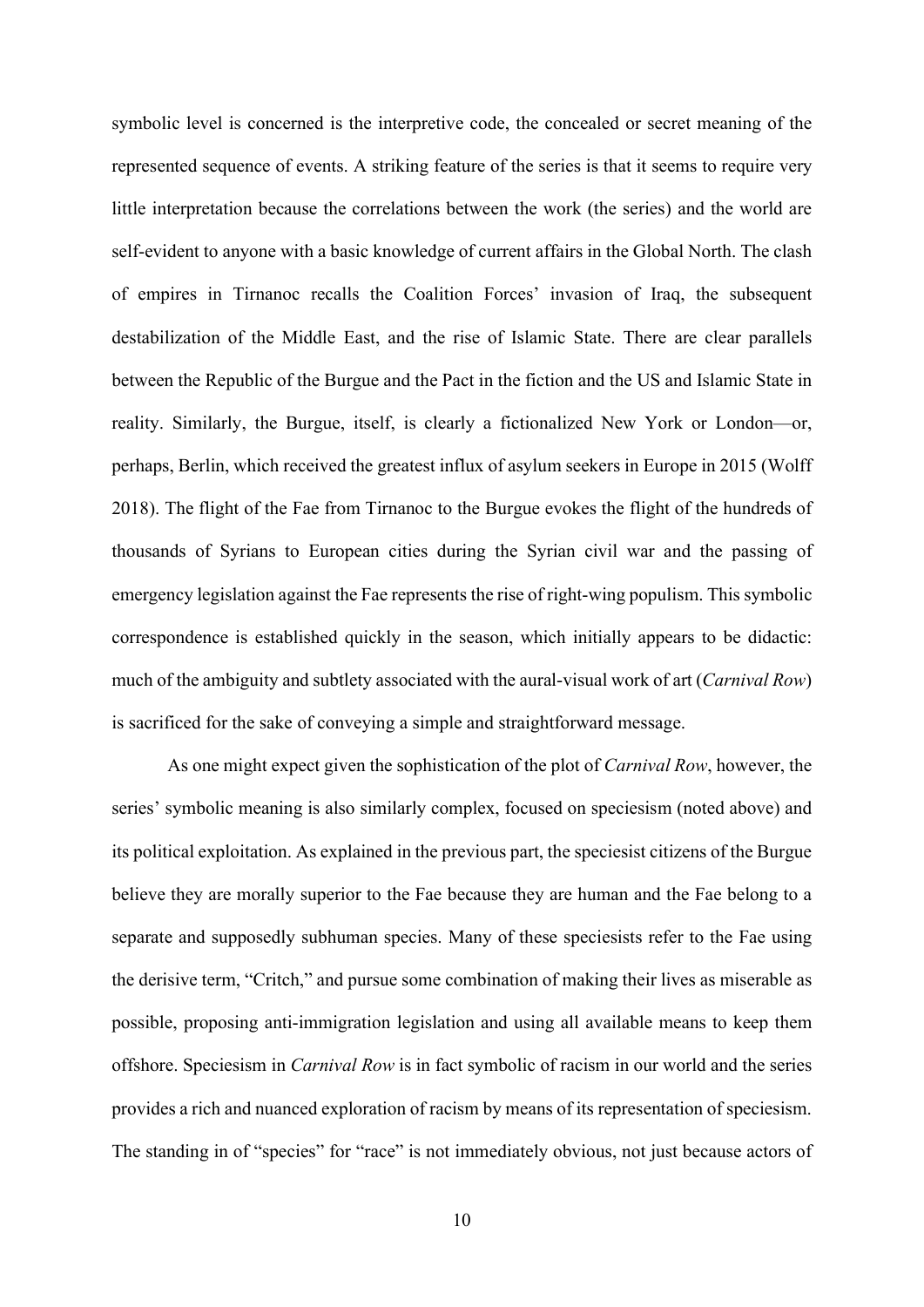different ethnicities are used to play both human and Fae characters, but because the symbolic meaning of the process of othering and the social construction of "species" upon which it is based signify racism and 'race' in reality. Othering begins with the creation of a Manichaean binary opposition that follows the logic of the excluded middle, i.e., it admits of no exceptions (Fanon 1952). The positive pole and superior category is "human"—the species of homo sapiens—and its negation the inferior category of Critch, which includes a wide variety of species—from tiny kobolds to giant centaurs—that share the negative characteristic of being "not human." There are no exceptions to the human or Critch rule. Philo, who is Breakspear's missing child, is a "half-blood," but he appears human in consequence of having his wings surgically removed as a baby. In sociological terminology, he can "pass" for human in the same way that many "non-Whites" can "pass for White" and, indeed, passing as human is a crime in the Burgue (Piper 1992: 13). When first his human lover and then his police colleagues become aware of this, Philo's ontological and moral status changes from the positive pole to the negative rather than occupying any in-between status. Similarly, Philo's former comrade in arms, Darius (played by Ariyon Bakare), becomes Critch when he is infected with lycanthropy and mutates into a Marrock (werewolf). Both Philo and Darius are hybrids unrecognized in the speciesist binary opposition.

 The othering is based on phenotypic traits, but they are not a necessary condition for the social construction of Critch. All of the species of Fae seen in the season are visibly different from humans. The main Fae characters are either faeries or fauns—the former distinguished by their wings and the latter by their horns and hooves. When it becomes known that Philo had a Faerie mother, however, he is ejected from the category of "human" and placed in that of "Critch" in spite of being identical to human beings in physical appearance. This is also true of Darius, whose physical appearance changes only on the nights when the moon is full. Like "race," in reality, the social construction of species in *Carnival Row* begins with phenotypic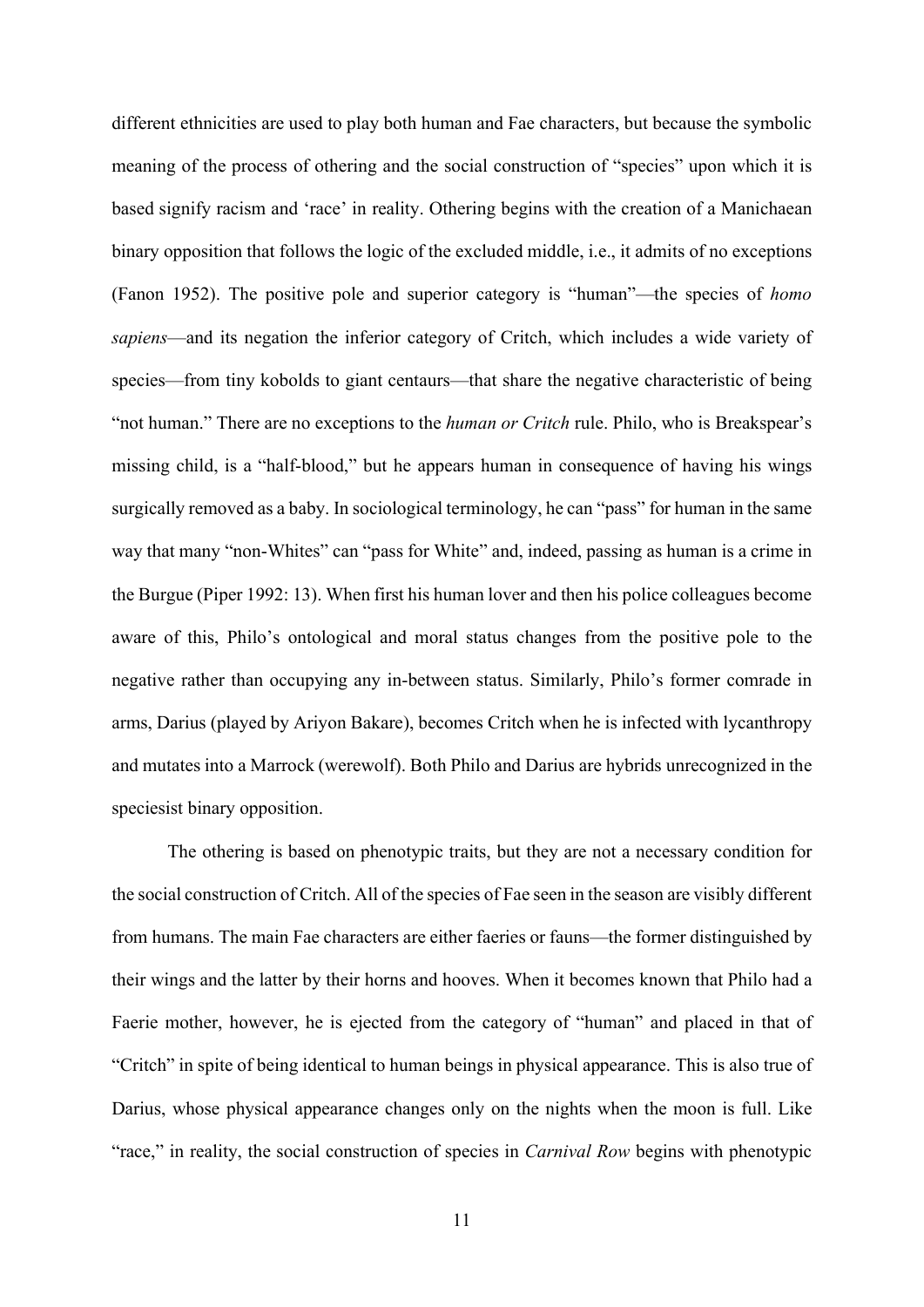traits and is often focused on them, but ignores them as soon as there is any suggestion of the possibility of exception or hybridity. The slaves of the British West Indies were differentiated into "Negro" (Black), "mulatto" (one-half Black), "quadroon" (one quarter Black), "mustee" (one-eighth Black), and "mustefino" (one-sixteenth Black), but their legal, moral, and social status was simply "non-White" (Woodson 1935: 43-44). "Racial" otherness and difference underpinned slavery in the Thirteen Colonies, as exemplified by the Virginia Slave Act of 1682, in which "Indians and Negroes were henceforth lumped together in Virginia legislation, and white Virginians treated black, red, and intermediate shades of brown as interchangeable" (Morgan 1975: 329). This differentiation does not undermine the binary opposition but reinforces it and, in so doing, extends racism beyond the confines of phenotypic difference.

 Carnival Row also examines the relationship between racism and xenophobia. This is particularly relevant to the contemporary parallel with the UK. Some advocates of Brexit are white supremacists, believing in the innate superiority of the White "race" over others, but as the majority of the population of the European Union would be classified as "White" by white supremacists, the relationship between racism and Brexit is complex (Pitcher 2019). One way to understand the intersection of different prejudices is that unlike the negative pole of the binary opposition, the positive pole is subject to meaningful subdivision. With respect to Brexit, a white supremacist might differentiate between "White British" and "White Other" (White Europeans) and have no objection to the presence of White Europeans in the country, but believe that belonging to the EU places the UK under obligation to accept "non-White" asylum seekers (Patel & Connelly 2019). The intersectional character of prejudice is represented in Sophie's inaugural speech to parliament in episode 5 of Carnival Row:

It is not only my father's memory I wish to honor, but my mother's too. Her desert blood was written on her face as surely as it is written on mine. Her forefathers fled the chaos of war in the Pharaonic Coast and came to these shores, where the color of their skin made them outcasts. But, like so many others, they overcame the prejudices of that time and found a place in this great city…and that speaks well of the Burgue and its values. Today, the chaos of war in the lands of the Fae has brought a new wave of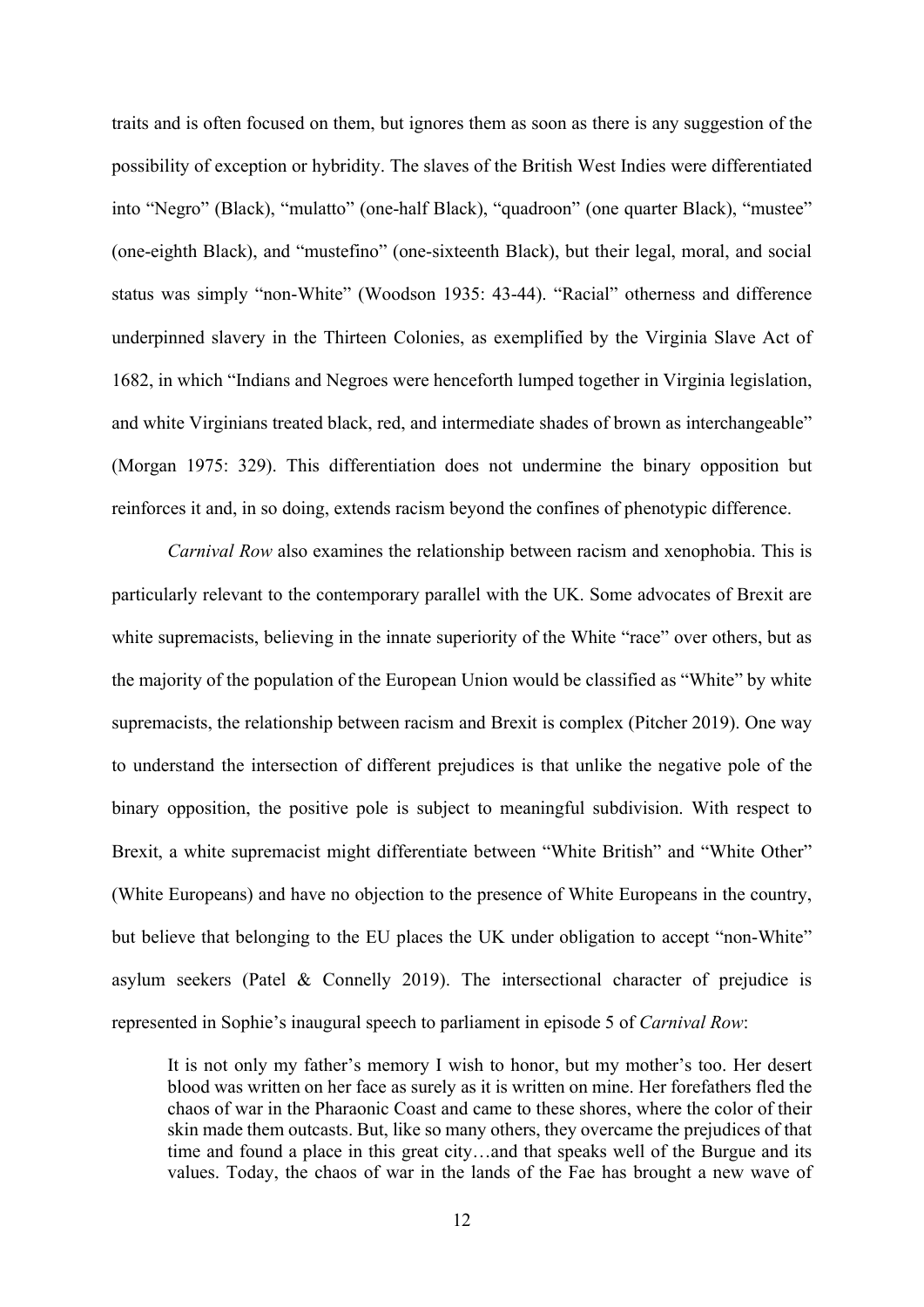refugees to these shores and they too are seen as outcasts. It is right to ask if our suspicions of these newcomers will one day be seen as a benighted vestige of the past. It is right to ask if we can overcome the differences between us and the Fae that rear our children, plough our fields, work our factories. I stand before you with my answer. We cannot. The Fae are *nothing like us*. Our differences are more than skin deep...and our Chancellor has turned a blind eye for far too long, but I will not.

This places Sophie's ethnic group in a similar position to that of the Irish in the US in the early nineteenth century—victims of colonial persecution in the UK and perpetrators of "racial" oppression in the US (Allen 1994). Sophie's references to "skin color" ("race") and "new wave of refugees" (species) are symbolic of "nationality" and "race" respectively in reality.

#### Existential

The existential or ethical level is concerned with individual desire and the construction of subjectivity. Jonathan Webber (2018: 1-2) defines the canonical existentialism of Jean-Paul Sartre, Simone de Beauvoir and Frantz Fanon as "the ethical theory that we ought to treat the freedom at the core of human existence as intrinsically valuable and the foundation of all other values." For Webber (2018:11), this is a freedom-based value: the 'virtue of authenticity is this respect for the structure of human agency." Authenticity has a long and complex history in philosophy, but the conception upon which Webber draws is Sartre's (1943) contrast of the authentic recognition of one's free will with the bad faith that refuses to accept free will. de Beauvoir (1944, 1948) makes a meticulous case for authenticity as a categorical imperative beginning with freedom as the structure of human agency, then establishing the subjective value of that structure, and finally arguing that the structure is objectively valuable. In Carnival Row, the existential level of meaning is concerned primarily with what Derek Hook (2004: 85) refers to as psychopolitics—"the explicit politicisation of the psychological"— understood as the way in which historical and social circumstances shape and limit the creation of authentic selfhood. Fanon (1952, 1961), who was a practicing psychiatrist, argued that the colonial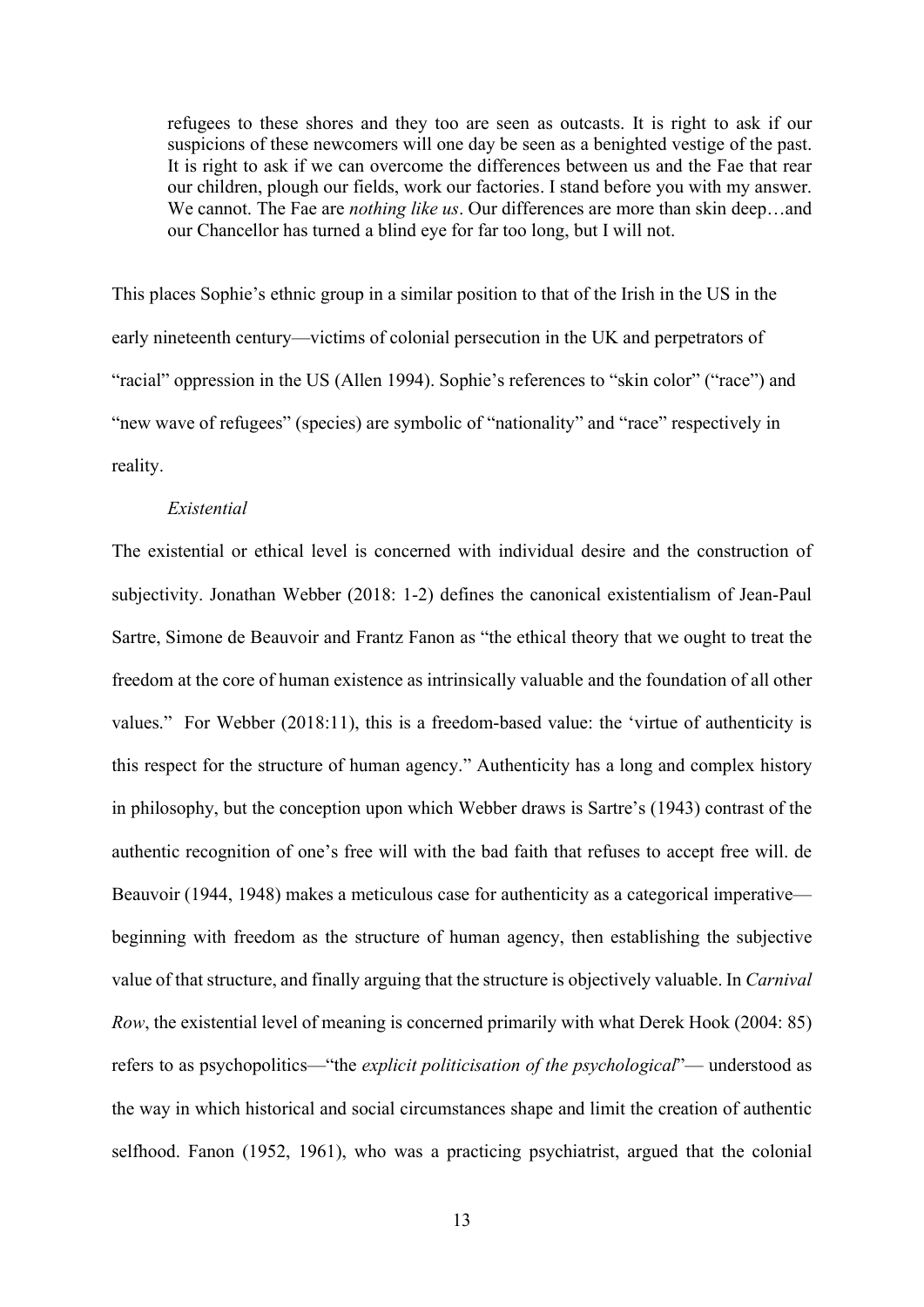situation was crucially pathological, on the basis of the constitutive relation between colonialism and alienation—a process in which the black subject is dehumanized.

Alienation is the separation of the Black subject's identity from that of the human being by virtue of her "race"—a process of dehumanization that emerges from the juxtaposition of Black and White. In his medical doctoral dissertation, Fanon claimed that alienation could not be explained without recourse to social relations (Khalfa 2018). Black Skin, White Masks (1952), published the year after his successful defense of that dissertation, is a literary, psychological and phenomenological account of Black experience and anti-Black racism that provides his most comprehensive account of alienation. In colonial contexts, the colonized subject is continually fed with values that are foreign, hostile and hierarchical to her own values—to the extent that the subject's mind is taken over (or colonized). Popular culture and education conspire to the extent that cultural imposition results in crystallization: "Gradually, a way of thinking and seeing that is basically white, forms and crystallises in the young Antillean" (Fanon 1952: 126). Crystallization causes internalization, in which the negative colonial stereotypes become part of the Black person's own subjectivity, such that she comes to forge the instruments of her own oppression. This inferiority complex involves the colonized subject aspiring to a Whiteness which she can never achieve, by virtue of her phenotypic traits—an essence for which she is not responsible. The subject is thus alienated from both her own culture (in aspiring to Whiteness) and from humanity (in failing to achieve Whiteness).

Fanon (1952: 95) describes "racial" discrimination as follows: "I am overdetermined from the outside. I am a slave not to the "idea" others have of me, but to my appearance." The colonial situation produced individual pathologies by means of alienation, which required treatment directed at both agency and structure: "As a psychoanalyst I must help my

14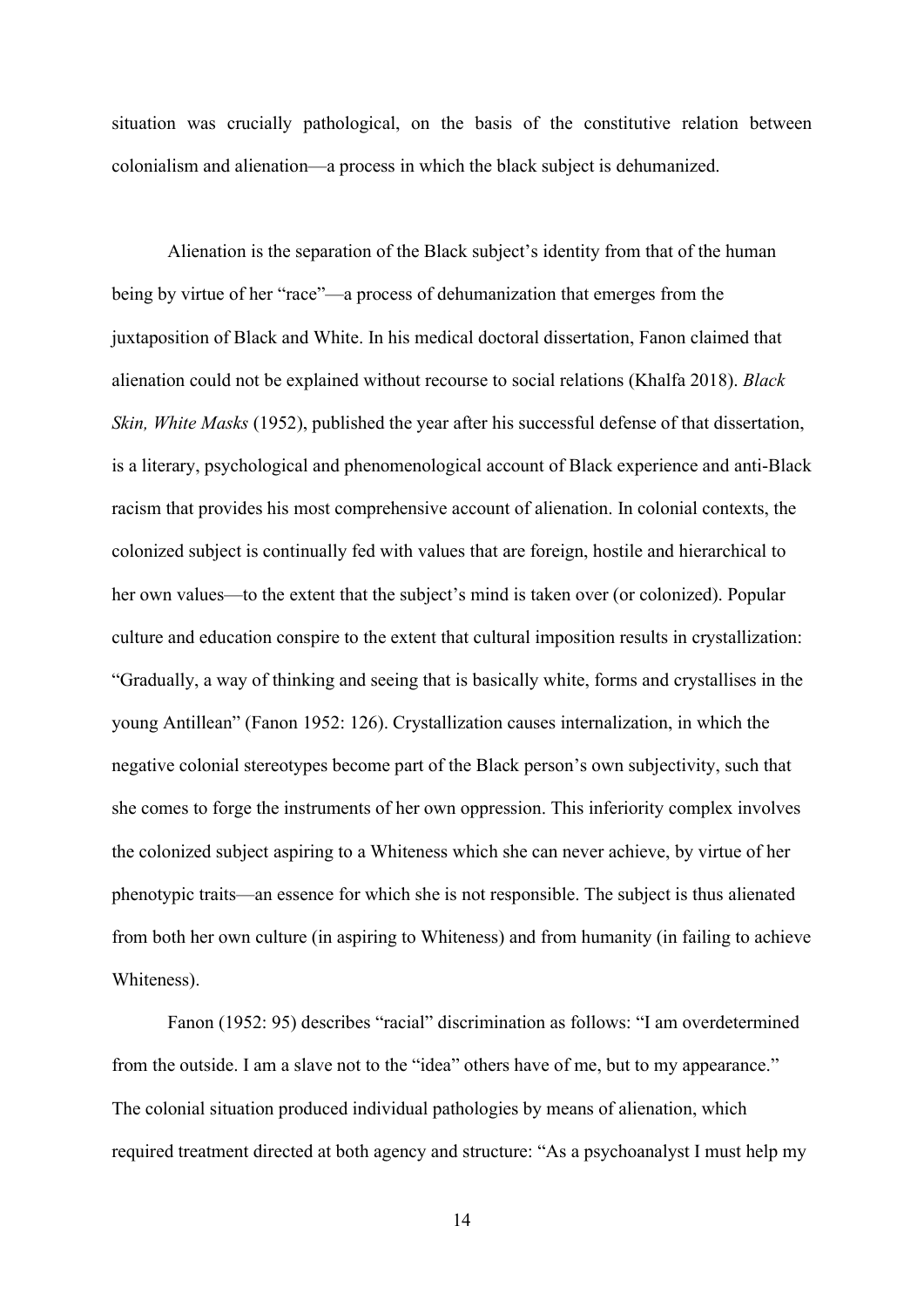patient to "conciousnessize" his unconscious, to no longer be tempted by a hallucinatory lactification [aspiration to whiteness], but also to act along the lines of a change in social structure" (Fanon 1952: 80).

At the existential level of meaning, Carnival Row is concerned with the way in which the social construction of Fae shapes and limits the authentic selfhood of the two protagonists— Vignette and Philo. Vignette is a victim of alienation in much the way Fanon describes, being overdetermined by her phenotypic traits and forced to either take her place in Burgue society as a servant or live outside of it in the service of organized crime. The alienation suffered by Philo is more complex and the focus of his construction of subjectivity is on his personal identity. He is a mixed-species being who passes as human—a decision that was made for him at birth, when his faerie wings were amputated. He cannot identify as mixed species because no such social or legal category is available in the Burgue, which is structured on the human-Critch binary. Consequently, Philo is necessarily alienated, forced to identify as either human or Fae despite belonging to neither category. As human, he is alienated by the species hierarchy that accords him superiority over the Fae, positioning him as both superior and inferior to himself. As Fae, he is alienated by his phenotypic traits, which overdetermine him as human. Philo fought for the Burgue in the war of imperial conquest against the Pact and led an inauthentic existence in which he concealed and repressed his Fae identity until he fell in love with Vignette. They were separated at the end of the war and Philo's inauthenticity was consolidated when he joined the police, enforcing a set of laws that he contravenes every day by passing as human. When Vignette appears in the Burgue and rejects him, he makes a decision to transcend his Fae identity by confessing his heritage to Portia (his human lover, played by Maeve Dermody) and making a commitment to living the rest of his life as a human. This commitment ends in disaster when he suffers a double reversal of fortune in which his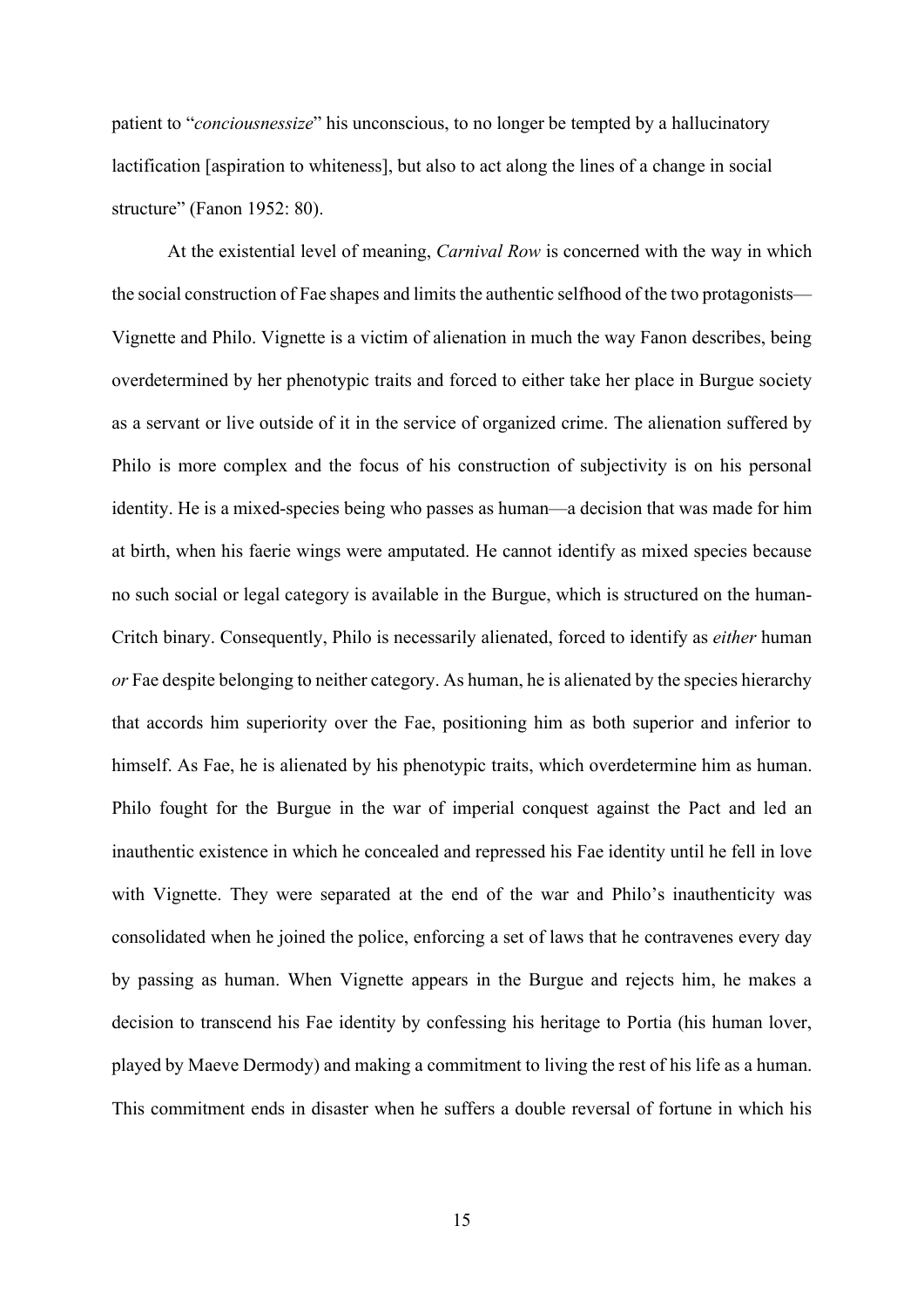passing is reported to the police by Portia and he is suspected of committing the Darkasher's murders.

In the dramatic sequence of events with which the series concludes, Philo reverses this decision. Following the Acting Chancellor's declaration, all Fae are interned in Carnival Row. When Philo and Vignette arrive at the gates, he is denied access on the basis of his human phenotypic traits and from across the barrier, she begs him to stay away for his own safety. The final dialogue of the season is between Philo and the soldier who blocked his way (Carnival Row 2019):

Ghetto Guard: I told you, mate, it's just Critch, move on. Philo: I am Critch.

The ghetto guard sneers at Philo and pushes him into Carnival Row.

By voluntarily interning himself, Philo transcends his humanity, making a commitment to live the rest of his life as Fae. The consequences of this commitment are likely to be explored in the second season, but the perspective that the first season provides suggests that he will once again suffer alienation (albeit of a different kind). The fundamental problem is the influence of the speciesist structure of Burgue society on Philo's agency. Philo's desire is to achieve authentic selfhood by means of the construction of his subjective identity, but—like Fanon's Black subject—he finds himself the victim of a double alienation.

First, there is no middle ground between the positive and negative poles of the binary opposition so the only way that Philo can identify with his human heritage is to hide his Fae heritage. Second, no differences or distinctions are recognized within the negative pole of the opposition so Philo's identification with his Fae heritage commits him to living in an internment camp for the colonized, where his phenotypic traits overdetermine him as a colonizer. His situation as a mixed-species character in the fictional world is a sophisticated development of Fanon's conception of alienation that provides alternative and complementary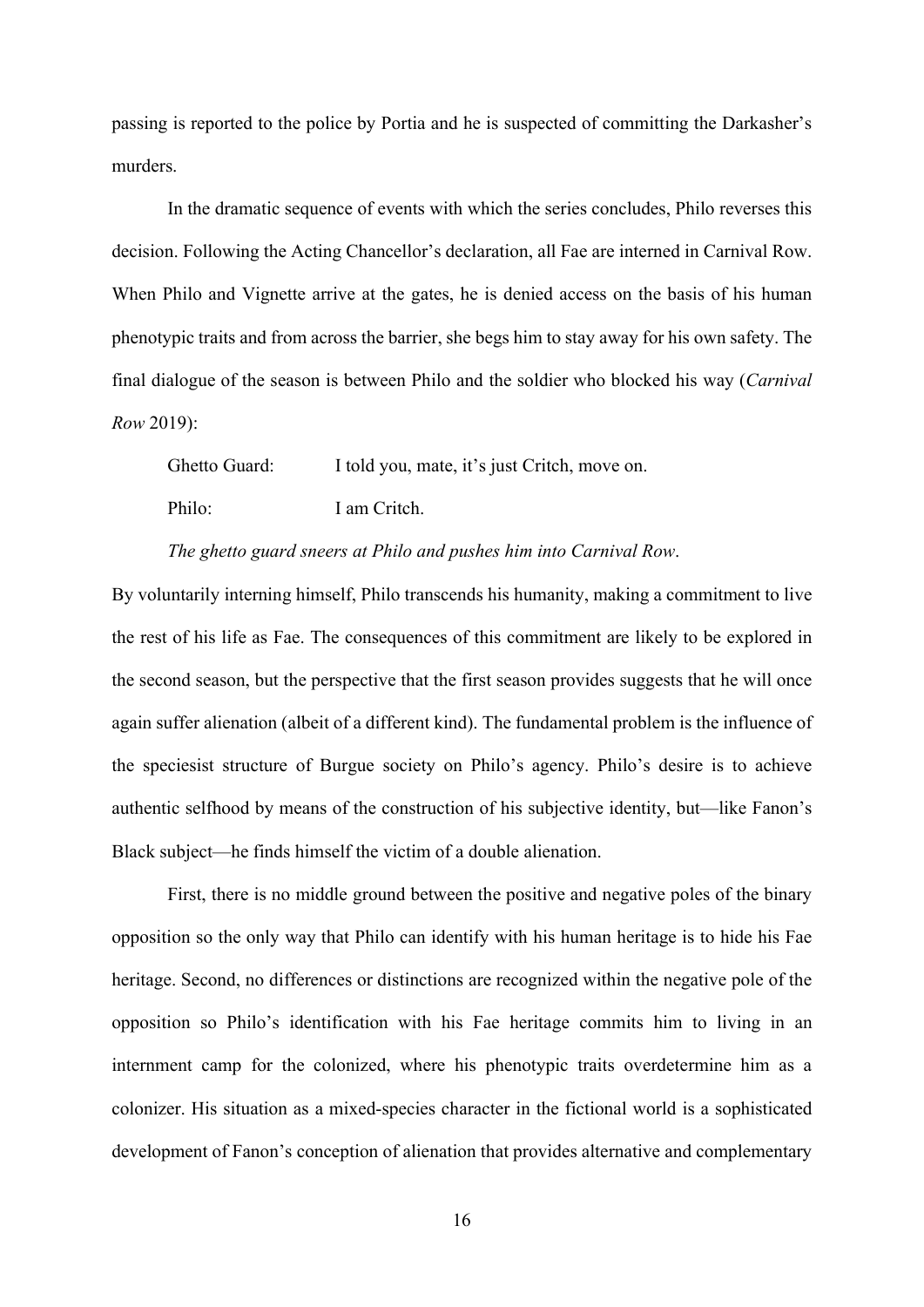evidence for the injustice and irrationality of real societies in which "race" shapes and limits individual desire.

#### Anthropic

The anthropic or political level is concerned with collective ideology—the narrative of human achievement in which the construction of subjectivity is embedded. In Carnival Row, the anthropic level of meaning is primarily that which Norbert Elias (1986: 46; see also 1988) referred to as a "decivilizing process"— the reversal of the historical trend towards increased empathy at the individual level and decreased violence at the collective level. The "decivilizing process" represented in the series is a consequence of the combination of two types of political violence, which Vincenzo Ruggiero (2020) calls "systemic violence" and "murderous martyrdom." "Systemic violence" is structural and institutional harm that "prevents its victims from satisfying their basic needs, and is an avoidable impairment of the fundamental means necessary for human existence" (Ruggiero 2020: 11). "Murderous martyrdom" is the corruption of an originally peaceful ideal to "connect the heroism of self-sacrifice with the deaths of others" (Ruggiero 2020: 171). Both of these conceptions of violence are explored in the character of Quill (played by Scott Reid), Jonah's faun valet. Quill is introduced in Episode 2, when he is searching The Tetterby Hotel (a Fae brothel in Carnival Row) for his master, Jonah (who has been kidnapped on Piety's orders). When he fails to find Jonah, he reports the disappearance to Breakspear's faun butler, Crick (played by an uncredited actor). Breakspear, who has thus far been represented as politically moderate and conscious of the moral status of the Fae, blames Quill for failing to prevent the abduction, verbally abuses him with speciesist slurs, and immediately dismisses him from service. What is particularly significant in this brief scene, foreshadowing what follows, is that the speciesism comes from a liberal politician, emerging under the stress of the situation, but suggesting that suspicion of the other is prevalent amongst all people (and, indeed, the Fae themselves).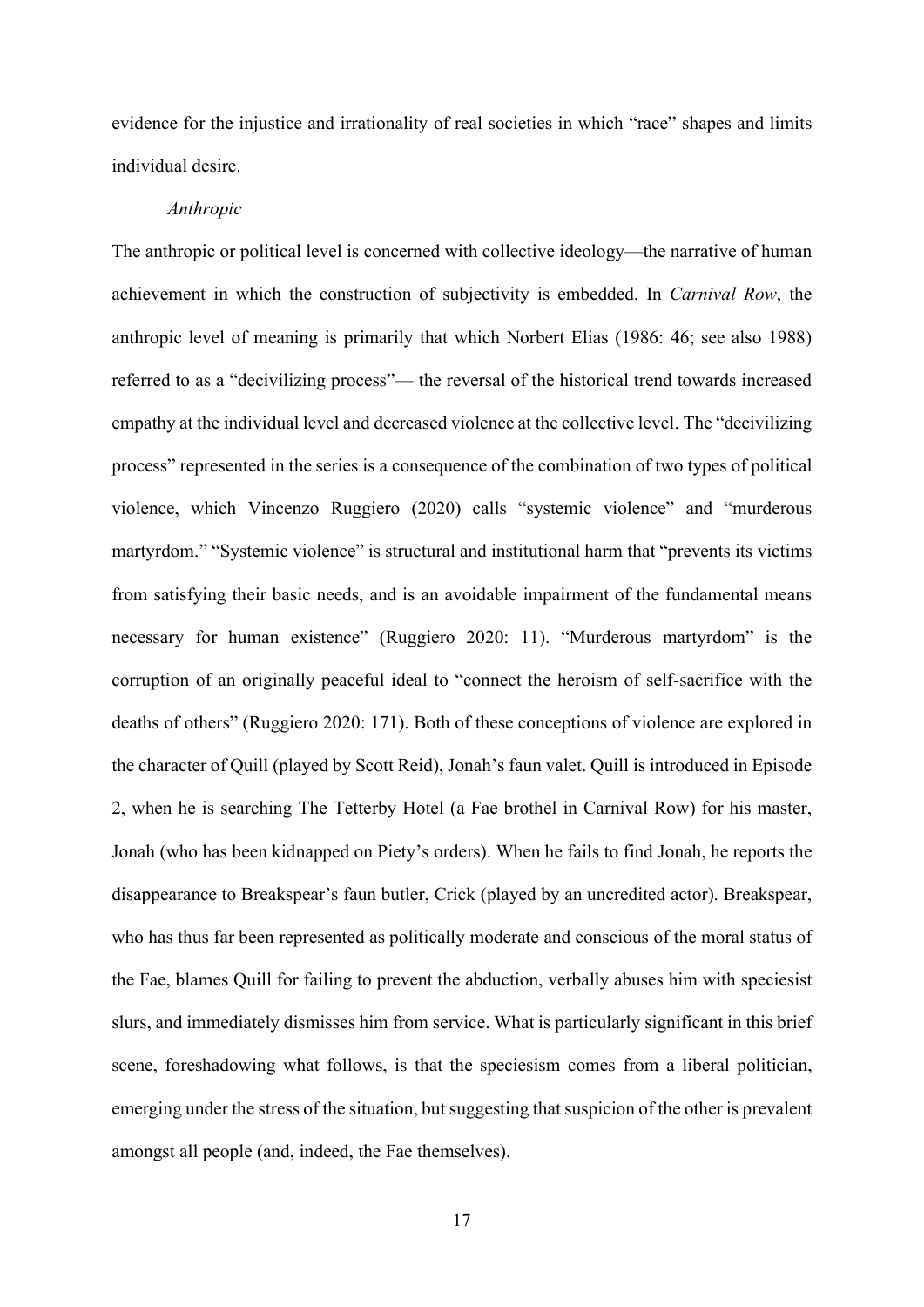Quill does not reappear onscreen until the beginning of Episode 5, when he is rummaging through a dustbin for food. He finds a soup kitchen run by a faun religious leader, Cabal (played by Theo Barklem-Biggs). Cabal feeds him and provides him with a copy of the Cyphers, a faun religious text, and he expresses an interest in learning more. Thus begins Quill's "radicalization," understood as a process in which he recognizes his personal suffering (unfair dismissal) as part of the broader oppression of a victimized community (fauns), identifies with that community (by joining the cult), and is motivated to take political action (Ruggiero 2020). Initially, this takes the form of peaceful protest, with Quill part of a public procession of about a dozen faun flagellants led by Cabal in Episode 6. When one of the flagellants is thrown to the ground and whipped by a speciesist human, Quill moves to help, but Cabal holds him back, stating: '"Watch and learn. This…is the truth. They will never accept us. They will never understand us. We can make no peace with the ignorant" (Carnival Row 2019). Cabal is keen to exploit Quill's former position in the Breakspear household and the incident marks the escalation of his radicalization to "murderous martyrdom." The following episode finds Quill, Cabal and other sectarians in a faun temple where the violent human is being held prisoner. Cabal encourages Quill to kill the prisoner, suggesting that the Hidden One (the faun god) will reveal his plans for Quill if he proves his religious commitment. Quill cracks the man's skull with a stone tablet and Episode 8 opens with Quill murdering Crick. Using the butler's uniform, he infiltrates Balefire Hall, brings Breakspear a cup of tea and then stabs him multiple times in a suicidal assassination attempt. Quill is, however, wrestled to the ground by guards and he is last mentioned as the victim of yet another kind of "systemic violence"—the enhanced interrogation the Burgue reserves for enemies of the state.

 In making a murderous martyr of Quill, Cabal provides Sophie with precisely the opportunity for which she has been waiting. Quill's failure is twofold, achieving neither martyrdom nor murder as Breakspear survives the attack. When Piety visits him in his sickbed,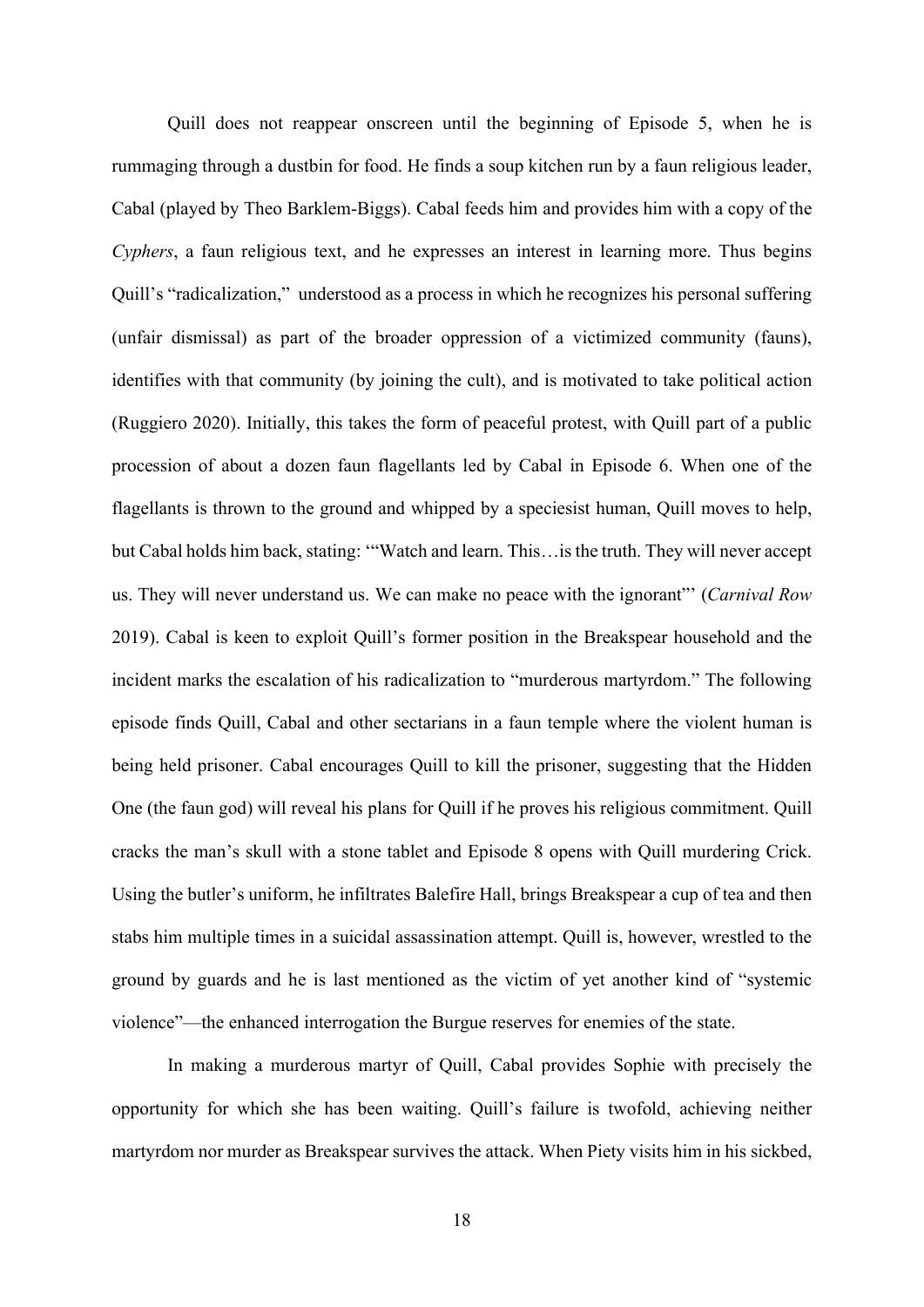he discloses his knowledge of her attempts to find and kill Philo in order to secure Jonah's legacy, telling her that Philo is no threat to Jonah because of his status as a half-blood. When he refuses to disclose Philo's whereabouts, Piety smothers him to death. In keeping with the custom of the Burgue, Jonah is appointed Acting Chancellor. He calls a cabinet meeting, declares a state of emergency under which all Fae in the Burgue are to be interned in Carnival Row, and addresses parliament:

We are a city under siege, from threats the likes of which my father could not have fathomed, threats from without and within. We stand at the precipice of a great and secret war. It is not a war we asked for, but by God it is a war we will win! Even now, measures are being taken to protect the people of this great city. We will prevail. We will steel ourselves against those who plot our destruction. We will meet their eyes and not blink. We will not compromise, we will not negotiate. We will hunt them to the very edge of the world.

Jonah then asks the Leader of the Opposition—Sophie—if she will cross the floor and unite with him; she agrees—to the bloodthirsty cheers of the assembly. The final twenty seconds of the season consists of two aerial shots of Carnival Row, with a voiceover of Sophie's response to Jonah: '"Thank you, Chancellor. A new day is dawning. A change is coming to this city. Together, we have crossed a line in the sand and we can never go back."'

 Quill's radicalization and "murderous martyrdom" have been met with what Ruggiero (2020: 117) refers to as the "radicalization of democracy"—a response to a threat to hegemony in which "the militarization of internal conflict and the transformation of domestic public spaces into war zones are accompanied by a parallel process occurring at the international level." This escalating radicalization is an example of the decivilizing process in action. Decivilization takes place on two interrelated levels.

At the individual level, there is a decrease in empathy, which is exemplified by the combination of Quill (who loses his empathy for humanity) and Sophie (who succeeds in reducing the empathy of other humans for the Fae). At the collective level, there is an increase in violence, "murderous martyrdom" from the Fae, and "systemic violence" from humanity.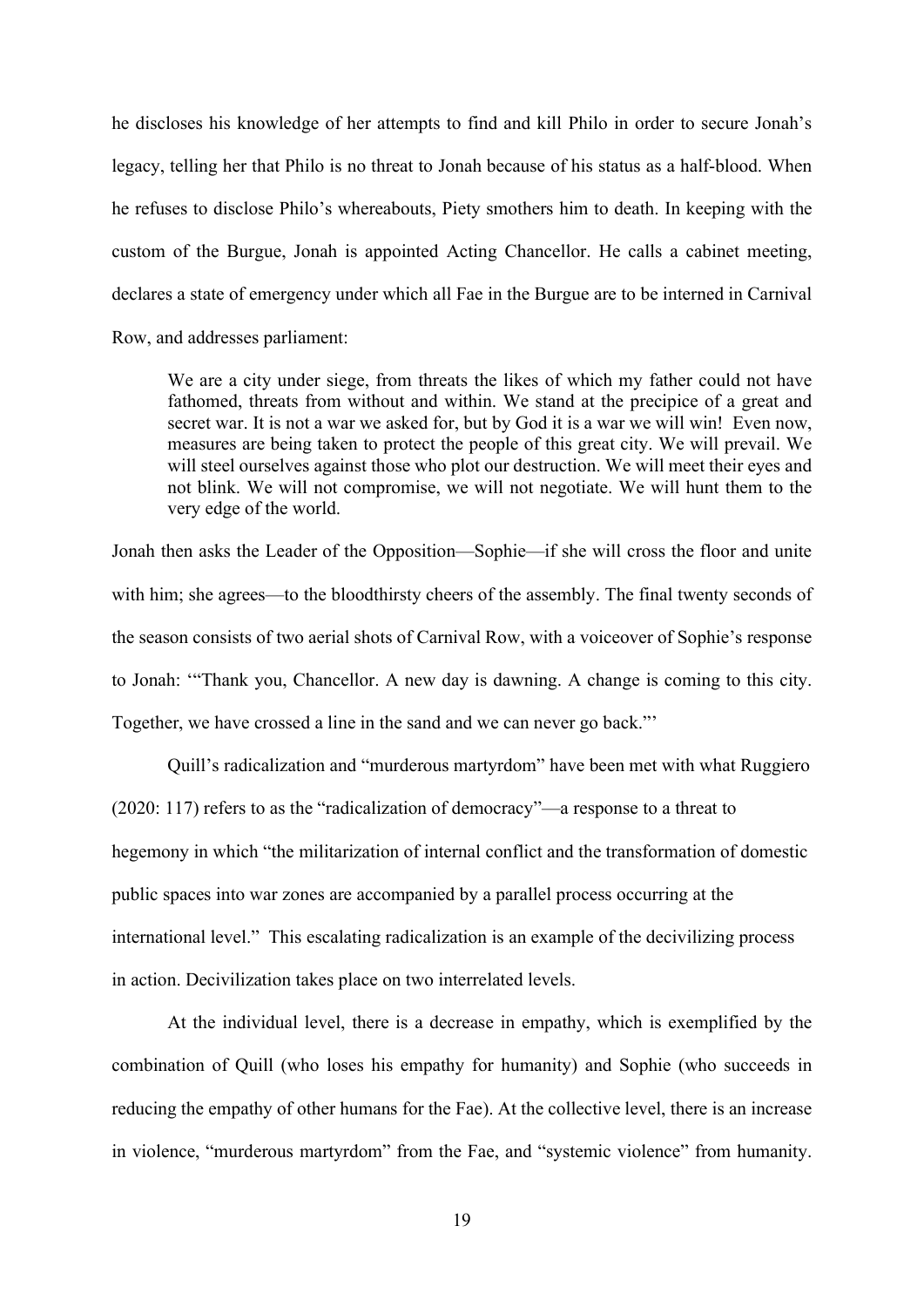Unlike the civilizing process, which was a persistent change in Europe across several centuries, the decivilizing process is local in both space and time—a short-term reversal in a particular place that is insufficient to disrupt the international trend (Elias 1939, 1986). Quill's failed assassination attempt on Breakspear and the Burgue's radical response resonate with the attacks in the US in 2001, UK in 2005, and France in 2015, as well as with the respective government's responses in terms of counter-terror, military action, or both. If Elias' brief speculation on the decivilizing process is accurate, then the escalation of violence between Western governments and Islamicist extremists should be short-lived in historical terms. With the conflict shortly to enter its third decade, however, this is questionable. In Carnival Row, Sophie is determined that the decivilizing process she has orchestrated will be dynastic in proportion, although her reach beyond her own lifespan is limited. In the final section, I explain the series' unique contribution to zemiology.

## **Zemiology**

In 'Race', Culture and the Right to the City: Centres, Peripheries and Margins, Millington (2011: 3) begins by distinguishing the global metropolis from the provincial city, identifying the former in terms of "the centralisation of capital and the corporate economy" and suggesting, for example, that London has more in common with New York and Paris than it does with Manchester and Leeds. Using London, New York and Paris as his case studies, Millington identifies three stages in the development of the global metropolis: the agonopolis, the cosmospolis, and the revanchist metropolis. Agonopolis refers to the "multiracial" city of the 1970s and 1980s, in which the metropolitan center became a site of "racial" tension and contestation—particularly, but not exclusively, its inner cities. The cosmopolis is an ideal inspired by the globalization of the nineteen nineties and pursued in the following decade in which demographic diversity is not only recognized but valued. As such, the cosmopolis is "a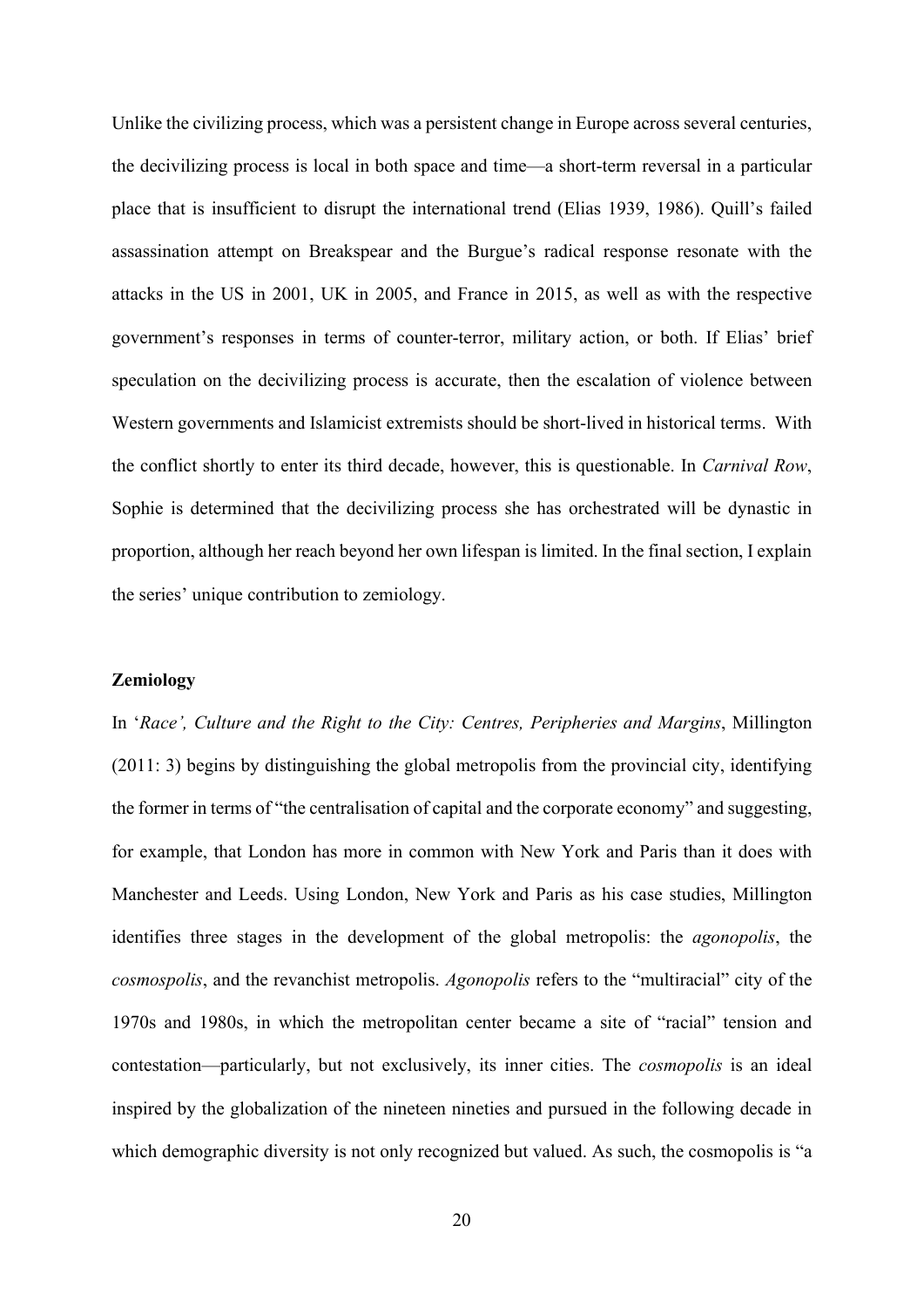metropolis that is now post-'race'" (Millington 2011: 108), where conviviality has replaced conflict and the right to the city, Henri Lefebvre's (1968) conception of the availability of the urban center, is determined by socioeconomic status rather than "race." The *revanchist* metropolis, which is my term rather than Millington's, describes the reality of the three metropolises in the twenty-first century, in which the urban center has been reclaimed by the wealthy, white population and the poor, "multiracial" population has been expelled to the "racialised 'outer-inner city'" (Millington 2011: 150). Millington explores the revanchist reality of the cosmopolitan ideal by means of the concepts of melancholia (London), postcolonialism (Paris) and marginality (New York).

 With Millington's (2011) ideas in mind, we can consider the Burgue as a global metropolis—a large city state with access to the ocean that has become a hub for international capital and has imperial ambitions, most recently thwarted by the Pact in Tirnanoc. It is an agonopolis, with Carnival Row itself an inner city—a site of tension and contestation between species (where species is symbolic of "race," as discussed above). The Burgue is, like London, Paris and New York in the early 1990s—a metropolis in transition—and in *Carnival Row*, the transition is driven by the loss of the war in Tirnanoc. The Burgue's military withdrew from Tirnanoc seven years before the series starts and the opening of the first episode makes it clear that the Pact's colonial rule of the Fae has been characterized by a combination of slavery and genocide. The desire of large numbers of Fae to leave their homeland has been facilitated and exploited by the merchants of the Burgue and other human countries, who offer escape in exchange for indentured service. In consequence, the Burgue has been provided with a cheap source of labor and developed a "multiracial" identity. While the financial, political and social elite are pleased about the former, they are ambivalent about the latter and the "Fae question" is the subject of heated debate in parliament. The Burgue is thus an agonopolis in crisis—at the tipping point of becoming either a cosmopolis or a revanchist metropolis. Although the first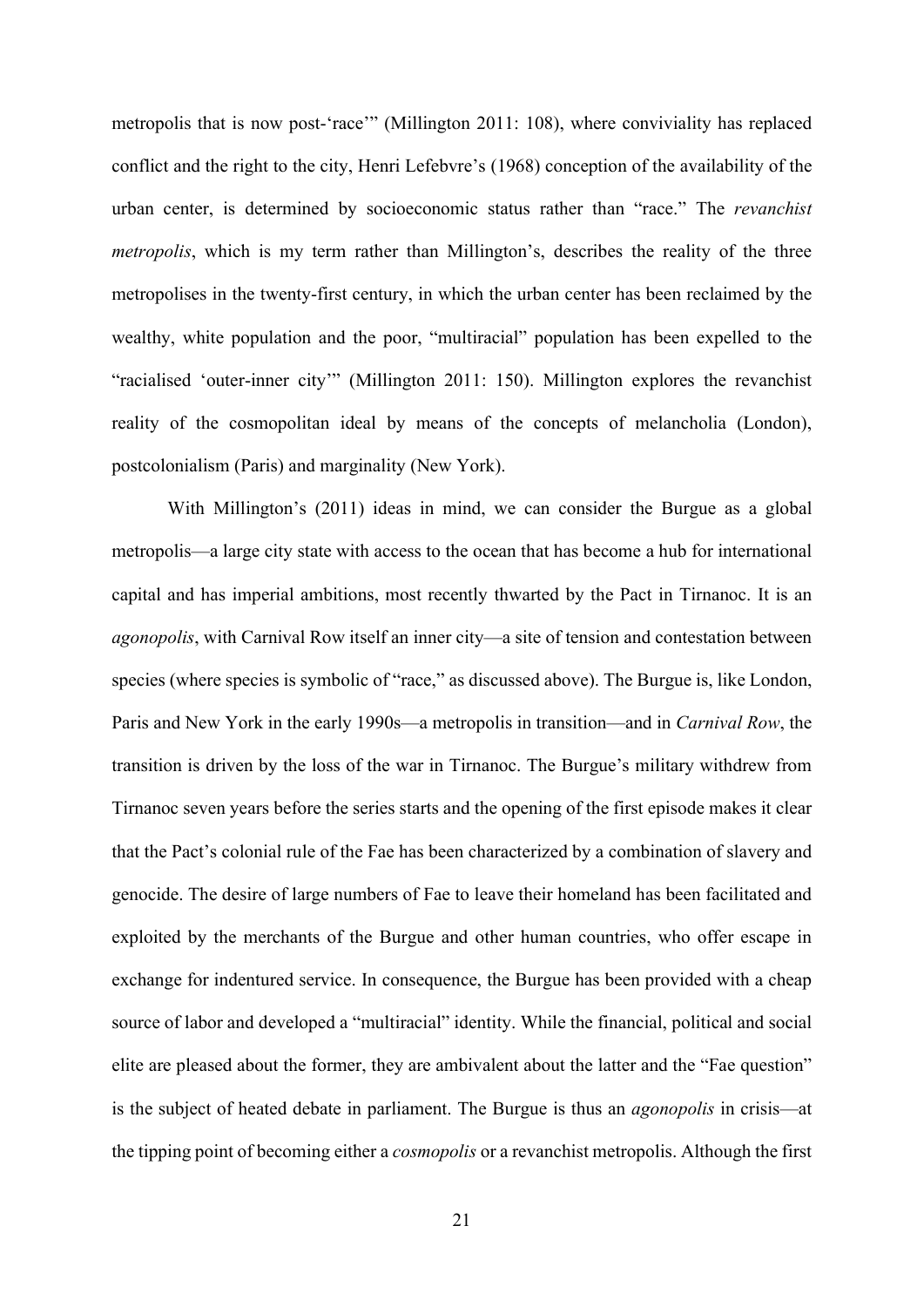season ends with a decisive and explicit movement towards the latter, there are several indications that revanchism was not inevitable and that in the absence of Piety and Sophie's respective machinations, the Burgue may have at least aspired to the cosmopolitan ideal. The possibility of a less harmful metropolis is represented in the characters of Aisling (played by Erika Starkova), Philo's faerie mother, and Agreus (played by David Gyasi), a faun who belongs to the financial elite. Both characters have been successful in rising above the socioeconomic status reserved for the Fae and been to some extent accepted into human society—Aisling in virtue of her talent as a singer and Agreus in virtue of his wealth. While Sophie and Jonah pursue revanchism at the anthropic level, the season sees the destruction of both of these hopes for a more just city at the existential level: Aisling is killed by the Darkasher as part of Piety's plan to secure Jonah's legacy and Agreus flees the Burgue when his interspecies relationship provokes violence from the social elite.

 In general, the zemiological project aims to produce theoretical and methodological tools to identify preventable harm for the purpose of reducing that harm (Atkinson & Millington 2019; Hillyard & Tombs 2004; Pemberton 2016). The chain of causation from zemiology to harm reduction proceeds as follows: zemiological inquiry identifies the cause or causes of a particular preventable harm; the findings of the research are translated into a policy for one or more government or private agencies with the aim of reducing or removing the causal factor or factors; and the policy is put into practice resulting in the reduction of certain types of harm or of the commission of various harms by certain categories of perpetrator, which may include the state itself, its agencies, or corporations (Barton, Davis & White 2018; Pemberton 2016; Presser 2013). The key factor that links zemiological research to harm reduction is the explanation of the cause of the harm. In consequence, the zemiological value of Jameson's (2019) fourfold model of allegory is the value of that model in explaining the causes of harm. If one rejects the recent view of fiction as having little or no relation to reality, as I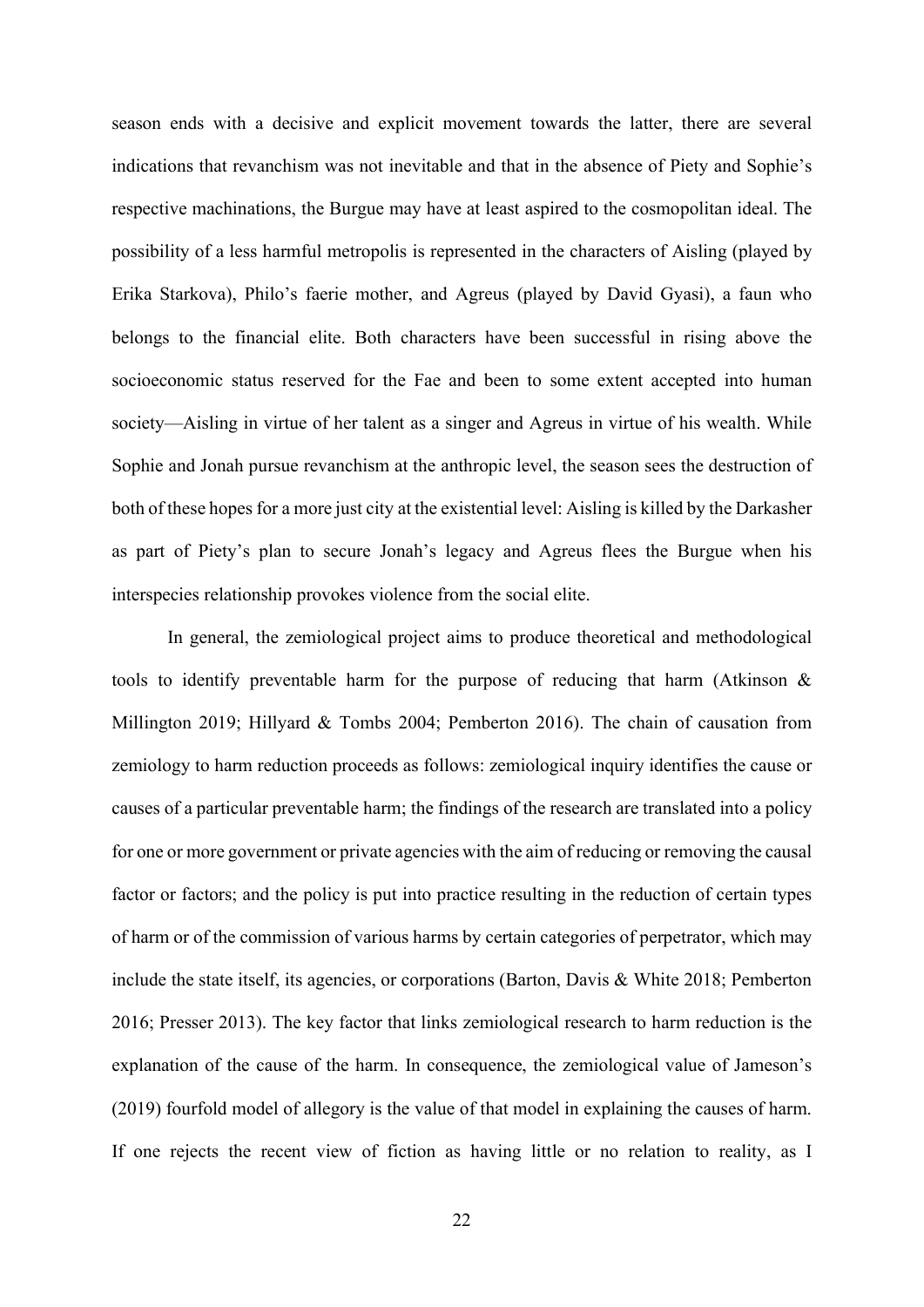recommended above, then there can be little doubt that Carnival Row provides convincing explanations of causes of the urban harms of racism, alienation and decivilization at its symbolic, existential and anthropic levels of meaning. These explanations are, however, no more than could be constructed by applying the theories of Allen (1994), Fanon (1952, 1961) and Ruggiero (2020) to real global metropolise, and this type of urban analysis would likely be both more valid and more reliable than any allegorical analysis, on the basis of the tolerance of inventiveness, imaginativeness and fabrication in the practice of fiction. In other words, in order for zemiologists to take Jameson's (2019) model of fourfold allegory seriously, it must be able to make a contribution to the etiology of harm because of the fictionality of the allegories interpreted rather than in spite of the fictionality of those allegories (McGregor 2018; Millington & Rizov 2020). This is precisely what Jameson's model achieves with *Carnival* Row, exploring the zemiological value of the allegory as a fictional narrative event.

 As described above, Jameson (2019) contends that allegorical narratives are both fourfold and thick: they operate on four levels of meaning among which there is a multiplicity of intersections. These intersections create meaning that is in excess of the representational capacity of the narrative and activate an event in which the reader or viewer grasps this extrarepresentational meaning. For Jameson (2019), the narrative event of allegory is revelatory both aesthetically and politically, disclosing the complexity of its architecture of multiple meanings as well as the otherwise imperceptible connections among the dimensions of late modern life. The crucial point about the political revelation—the connections among the dimensions of late modern life—is that they are otherwise imperceptible. I take this to mean that allegory is the most valid and the most reliable way of explaining at least some of these connections rather than that the connections cannot be explained in any other way.

In Carnival Row, the dimensions are racism, alienation and decivilization, and their zemiological relevance is the causal contribution of their connections to the revanchism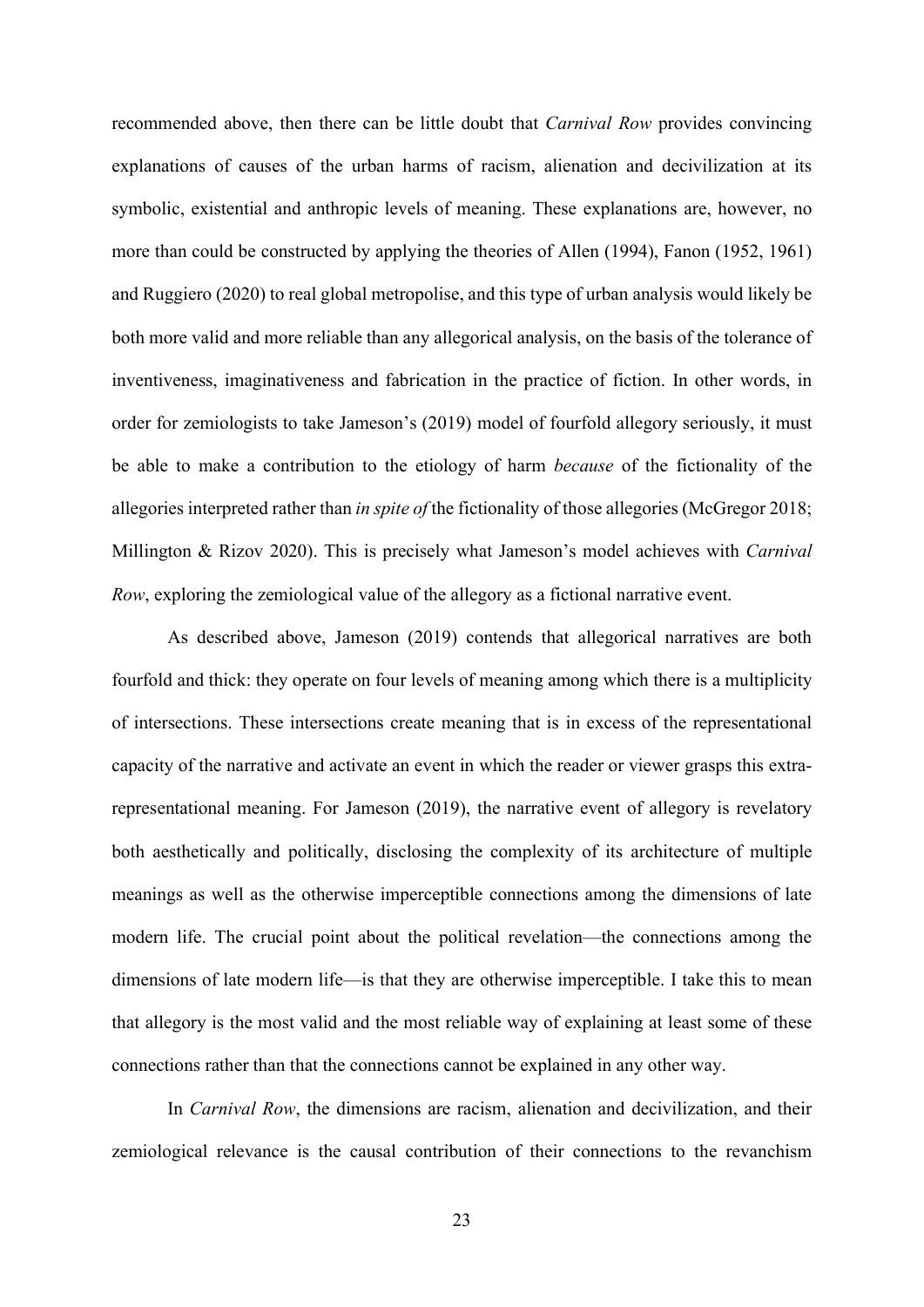characteristic of the global metropolis in the twenty-first century. The series explores the Burgue, which is representative of the *agonopolis*, by the combination of its postcolonial epic, murder mystery and paranormal romance plotlines at the literal level of meaning. At the symbolic level, the speciesism suffered by Philo, Quill, Vignette and others is representative of the harm of racism, providing a rich and nuanced analysis of the social construction of 'race', the relevance of phenotypic traits and the relationship between racism and xenophobia. At the existential level, the moral dilemma Philo faces in consequence of his interspecies heritage is representative of the harm of alienation and is a sophisticated development of Fanon's (1952) initial conception of this "race"-based harm. At the anthropic level, Carnival Row illuminates the harm of decivilization in terms of the relationship between Ruggiero's (2020) systemic violence and murderous martyrdom, exemplified in the contrast of Sophie with Quill. The aural-visual experience of watching the series is not just a physical, conceptual, emotional and evaluative experience of these four representative levels, but an event in which they are experienced simultaneously and interactively (Jameson 2019; McGregor 2016). The event of Carnival Row, then, is one in which the relationships among the harms of racism, alienation and decivilization are disclosed by the combination of character, setting, and action. Sophie is particularly significant in this regard and her direct and indirect impact on the lives of Piety, Philo and Quill reveals connections among racism, alienation and decivilization that would be difficult to communicate by means of a documentary or discursive text.

 The illumination of the connections among these three different harms is both interesting and useful from a zemiological perspective, but the real zemiological value of Carnival Row is the narrative event's allegorical staging of the harmful regression from agonopolis to revanchist metropolis. The series opens with an agonopolis in crisis, presents the cosmopolitan and revanchist options for that agonopolis, and explains how racism, alienation and decivilization combine to secure a revanchist future. The season ends with Sophie's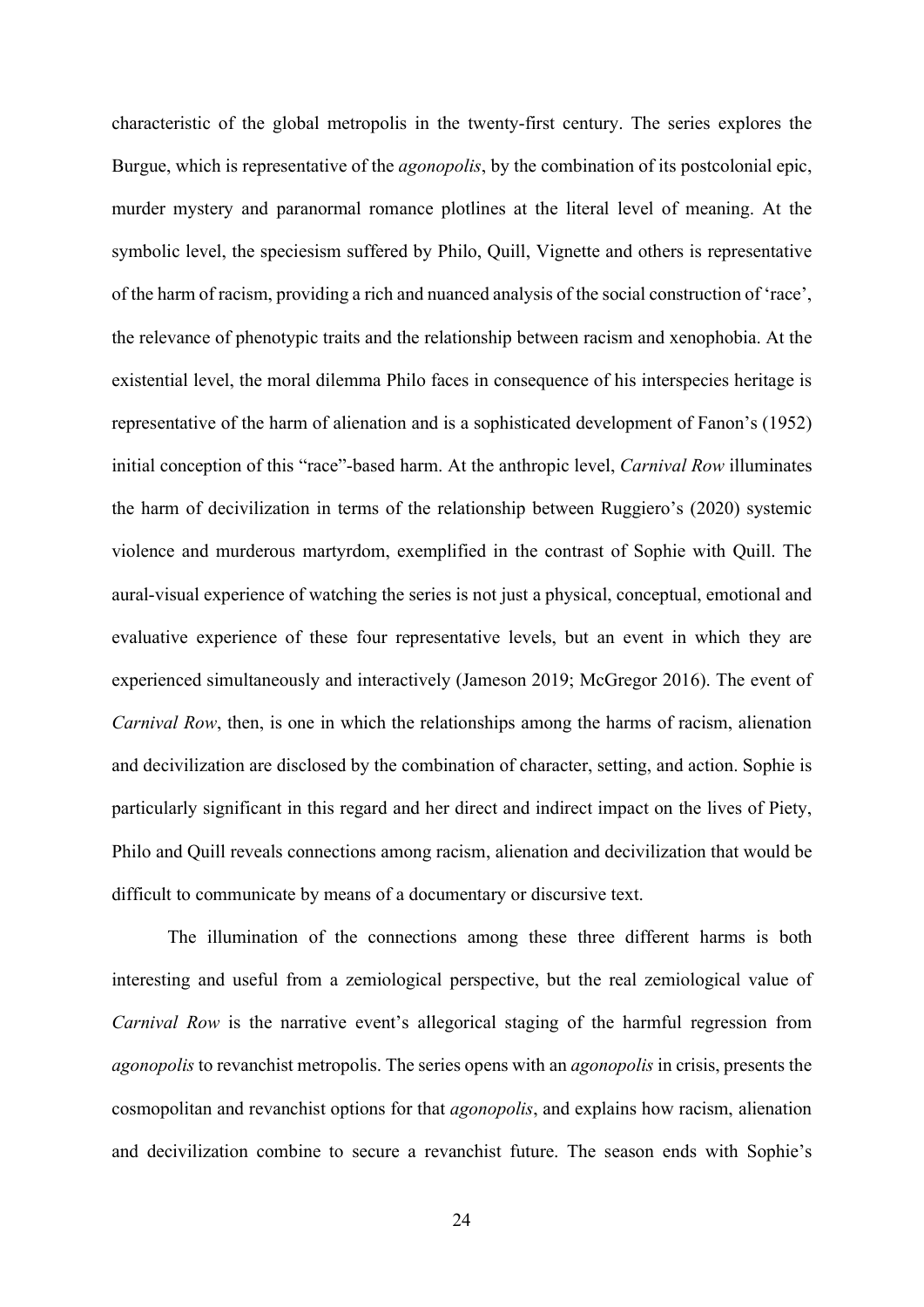assumption of power by means of a speciesist platform, Piety dead in consequence of her dynastic obsession, Vignette and Philo interned in the Fae ghetto, and Quill under enhanced interrogation. *Carnival Row's* contribution to zemiology is its explanation of revanchism as a complex combination of racism, alienation and decivilization and its exploration of cause and effect in both the personal and public spheres. It would be an exaggeration to claim that the contribution of racism, alienation and decivilization to the revanchism of London, Paris and New York in the twenty-first century is imperceptible. Millington's (2011) study is of "racial" injustice in the global metropolis and had he envisaged a more significant role for alienation and decivilization in the revanchist regression, he could no doubt have articulated these in a discursive manner. Jameson's point, as I take it, is that the use of allegory provides the most efficient means to articulate the causal relationships staged by the narrative. As such, Carnival Row functions as an extension of Millington's thesis, presenting alienation and decivilization as an alternative to the melancholic, postcolonial and marginal routes to revanchism. The zemiological value of allegory is not, of course, restricted to Carnival Row's explanation of the causes of urban revanchism, but is a potential that can be realized by many allegories that meet Jameson's criteria of fourfoldness and thickness. Recent examples that have obvious zemiological relevance include J.M. Coetzee's (1980) Waiting for the Barbarians, Octavia Butler's (1993) Parable of the Sower, China Miéville's (2009) The City & the City and Margaret Atwood's (2019) The Testaments. Jameson's model of fourfold allegory offers zemiologists a methodological tool for exploring the causes of harm in late modernity and that tool is none the less useful for its association with the practice of fiction as I have demonstrated with Carnival Row and urban revanchism.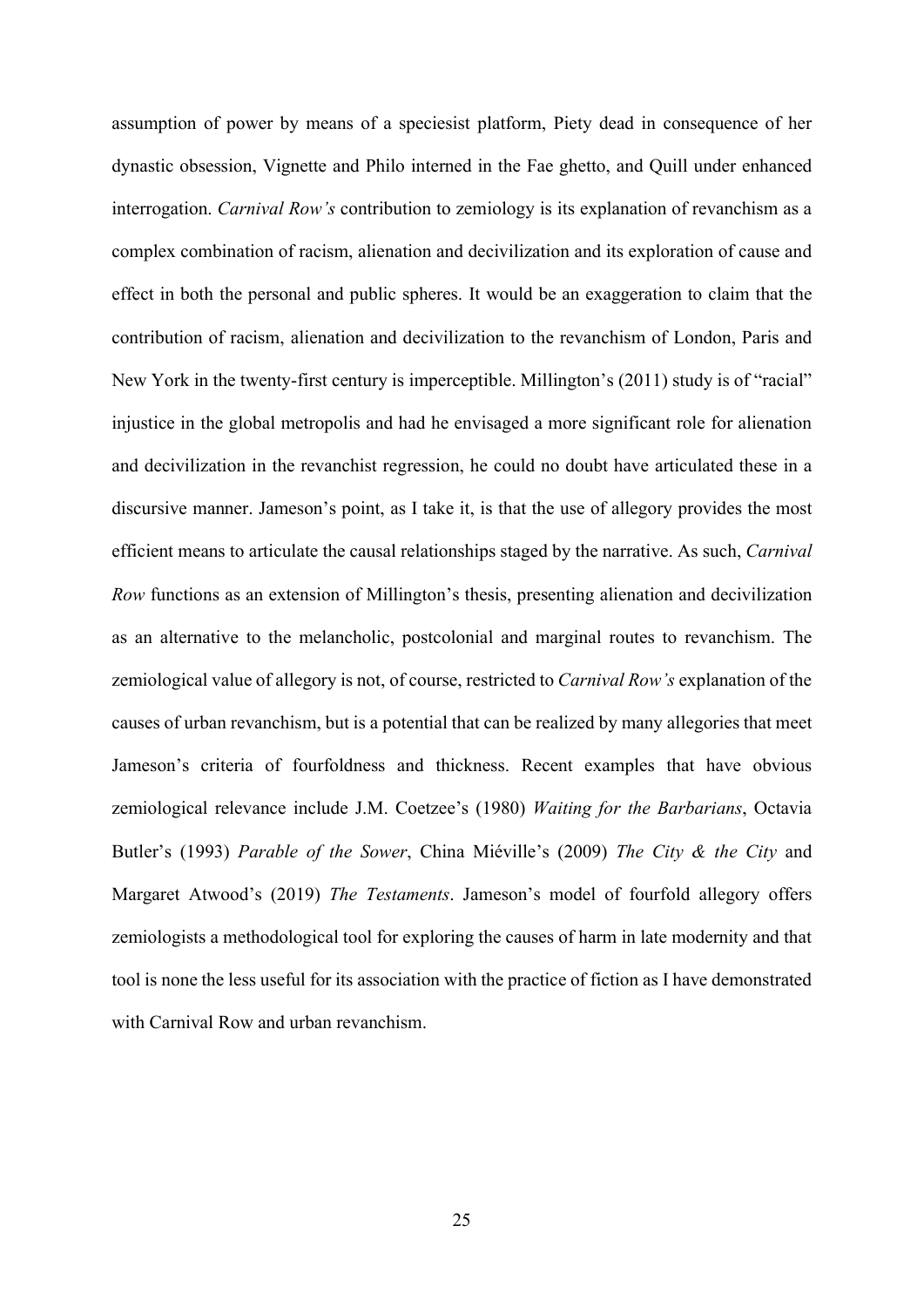# **References**

Ackroyd, P. (2000/2001). London: The Biography. London: Vintage.

Alighieri, D. (1472). La Comedia di Dante Alleghieri. Foligno: Johann Numeister and Evangelista Angelini da Trevi.

Allen, T.W. (1994/2012). The Invention of the White Race Volume I: Racial Oppression and Social Control. London: Verso Books.

AlSayyad, N. (2006). Cinematic Urbanism: A History of the Modern from Reel to Real. New York: Routledge.

Atkinson, R. & Millington, G. (2019). Urban Criminology: The City, Disorder, Harm and Social Control. Abingdon, Oxon, UK: Routledge.

Atwood, M. (2019). The Testaments. Toronto: McClelland & Stewart.

Barton, A., Davis, H. & White, H. (2018). Agnotology and the Criminological Imagination. In: Barton, A. & Davis, H. (eds.). Ignorance, Power and Harm: Agnotology and The Criminological Imagination. London; Palgrave MacMillan, 13-35.

Beirne, P. (2018). Murdering Animals: Writings on Theriocide, Homicide and Nonspeciesist Criminology. London: Palgrave Macmillan.

Beauvoir, S. de (1944/2004). Pyrrhus and Cineas. In: Beauvoir, S. de. Philosophical Writings. Trans. M. Timmermann. Champaign, IL: University of Illinois Press, 77-149. — (1948/1976). The Ethics of Ambiguity. Trans. B. Frechtman. New York: Citadel Press.

Boukli, A. & Kotzé, J. (2018). Introduction. In: Boukli, A. & Kotzé, J. (eds.). Zemiology: Reconnecting Crime and Social Harm. London: Palgrave Macmillan, 1-8.

Brisman, A. (2017). On Narrative and Green Cultural Criminology. International Journal for Crime, Justice and Social Democracy, 6 (2), 64–77.

— (2019). The Fable of The Three Little Pigs: Climate Change and Green Cultural Criminology. International Journal for Crime, Justice and Social Democracy, 8 (1), 46–69.

Brown, M. (2004). Crime Fiction and Criminology. Criminal Justice Review, 29 (1), 206–20.

Butler, O.E. (1993). The Parable of the Sower. New York: Four Walls Eight Windows.

Carnival Row (2019). Originally released 30 August. US: Prime Video.

Cavender, J. & Jurik, N.C. (2012). Justice Provocateur: Jane Tennison and Policing in Prime Suspect. Champaign, IL: University of Illinois Press.

Coetzee, J.M. (1980). Waiting for the Barbarians. London: Secker & Warburg.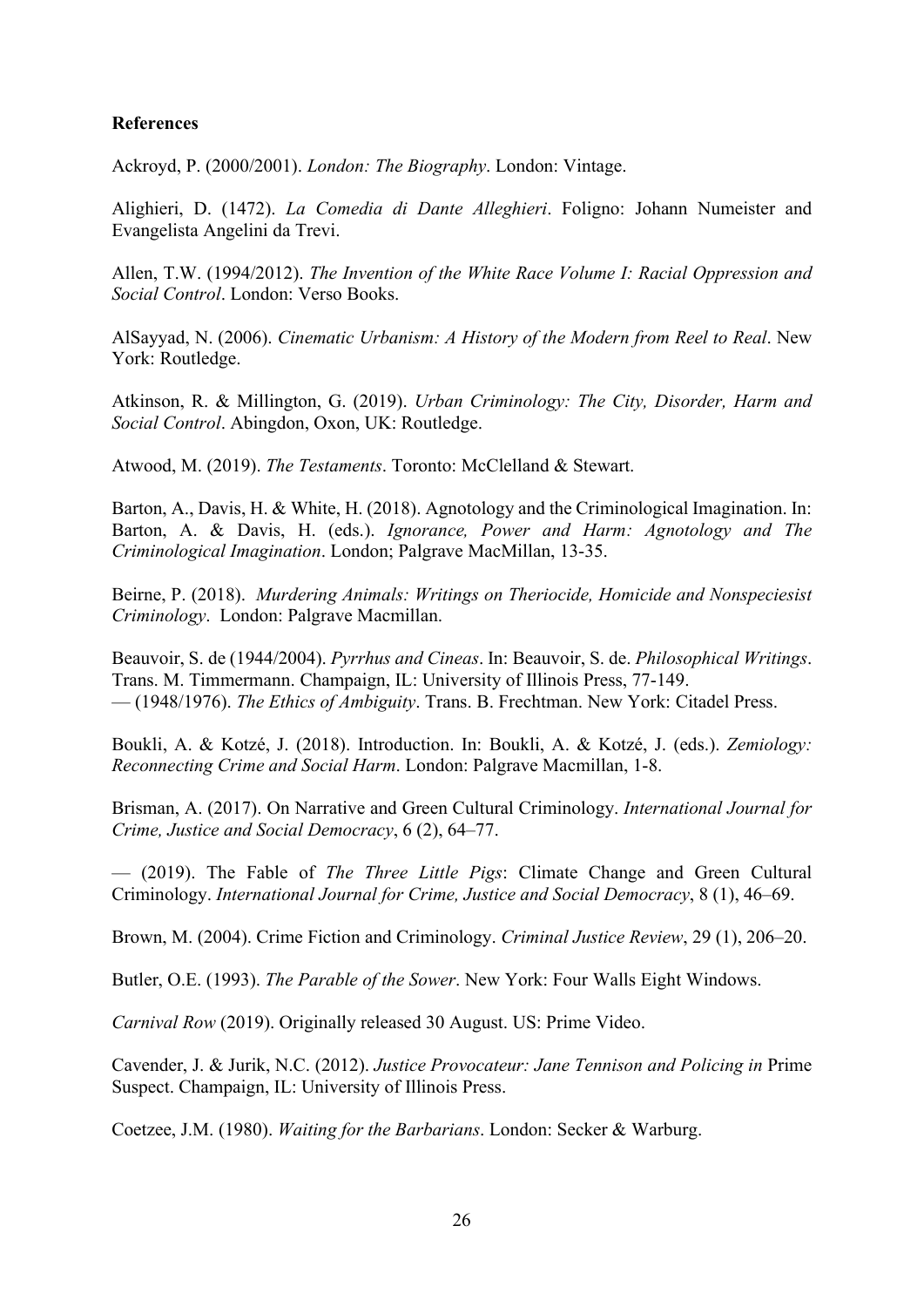Elias, N. (1939/2000). The Civilizing Process: Sociogenetic and Psychogenetic Investigations. Trans. E. Jephcott. Malden, MA: Blackwell Publishing. — (1986). Introduction. In: Elias, N. & Dunning, E. Quest for Excitement: Sport and Leisure in the Civilizing Process. Oxford: Basil Blackwell, 19-62. — (1988). Wir sind die späten Barbaren. Der Spiegel, 21 (42), 23 May, 183-90.

Fanon, F. (1952/2008). Black Skin, White Masks. Trans. R. Philcox. New York: Grove Press.

— (1961/2004). The Wretched of the Earth. Trans. R. Philcox. New York: Grove Pres.

Ferrell, J., Hayward, K. & Young, J. (2015). Cultural Criminology: An Invitation. 2<sup>nd</sup> ed. London: SAGE Publications.

Frauley, J. (2010). Criminology, Deviance, and the Silver Screen: The Fictional Reality and the Criminological Imagination. New York: Palgrave Macmillan.

Goethe, J.W. von (1832). Faust. Der Tragödie zweiter Teil in fünf Akten. Stuttgart: Cotta.

Hayward, K. & Hall, S. (2020). Through Scandinavia, darkly: a criminological critique of Nordic noir. The British Journal of Criminology, available at: DOI: 10.1093/bjc/azaa044.

Highmore, B. (2005). Cityscapes: Cultural Readings in the Material and Symbolic City. London: Palgrave Macmillan.

Hillyard, P. & Tombs, S. (2004). Beyond criminology? In: Hillyard, P., Pantazis, C., Tombs, S. & Gordon, D. (eds.). Beyond Criminology: Taking Harm Seriously. London: Pluto Press, 10-29.

Hook, D. (2004). Frantz Fanon, Steve Biko, 'psychopolitcs' and critical psychology. In: Hook, D (ed.). Critical Psychology. Cape Town: Juta Academic Publishing, 84-114.

Internet Movie Database (IMDb) (2020). Carnival Row. Filming & Production. Available at: <https://www.imdb.com/title/tt0489974/locations?ref\_=tt\_ql\_dt\_5>.

Jameson, F. (2015). The Ancients and the Postmoderns: On the Historicity of Forms. London: Verso.

— (2019). Allegory and Ideology. London: Verso.

Khalfa, J. (2018). Fanon, revolutionary psychiatrist. In: Fanon, F. (2015/2018). Alienation and Freedom. Trans. S. Corcoran. London: Bloomsbury, 167-202.

Lefebvre, H. (1968). The Right to the City. Trans. E. Kofman & E. Lebas. In: Lefebvre, H. (1996). Writings on Cities. Oxford: Blackwell Publishers, 61-181.

McGregor, R. (2016). The Value of Literature. London: Rowman & Littlefield International. — (2018). Narrative Justice (2018). London: Rowman & Littlefield International. — (2020). Criminological Fiction: What is it good for? Journal of Theoretical & Philosophical Criminology, 12 (January), 18-36.

Marx, K. (1859/1970). A Contribution to the Critique of Political Economy. Trans. S.W. Ryazanskaya. Moscow: Progress Publishers.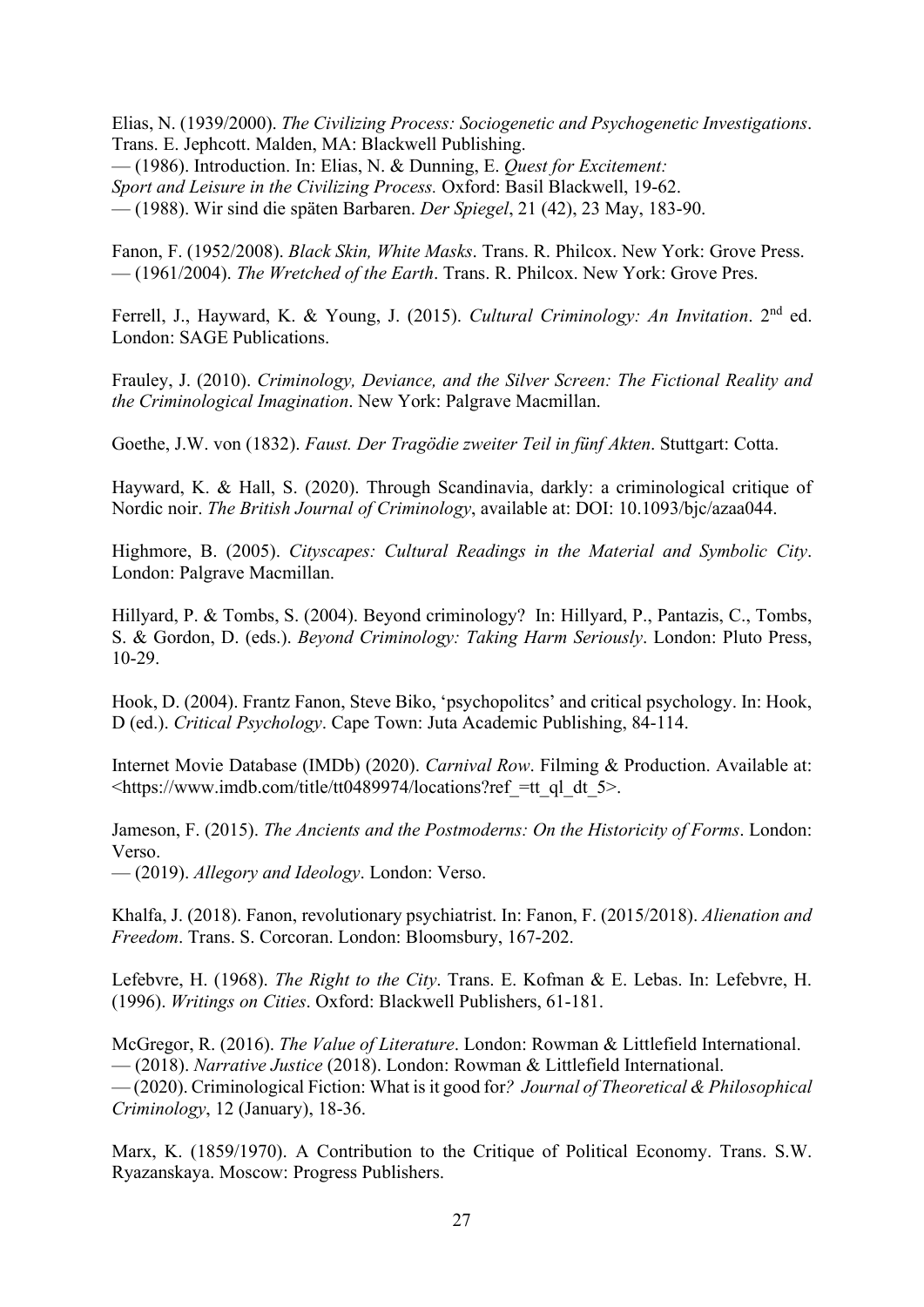Miéville, C. (2009). The City & the City. London: Macmillan.

Millington, G. (2011). 'Race', Culture and the Right to the City: Centres, Peripheries, Margins. London: Palgrave Macmillan.

(2016). Urbanization and the Migrant in British Cinema: Spectres of the City. London: Palgrave Macmillan.

Millington, G. & Rizov, V. (2020). "What makes city life meaningful is the things we hide": A dialogue on existential urban space between Marshall Berman and Orhan Pamuk. City, available at: DOI: 10.1080/13604813.2020.1718961.

Mitchell, D. (2004). Cloud Atlas. London: Sceptre.

Morgan, E.S. (1975/2003). American Slavery, American Freedom: The Ordeal of Colonial Virginia. New York: W.W. Norton & Company.

Page, J. & Goodman, P. (2020). Creative disruption: Edward Bunker, carceral habitus, and the criminological value of fiction. Theoretical Criminology 24 (2), 222-240.

Patel, T. & Connelly, L. (2019). 'Post-race' racisms in the narratives of 'Brexit' voters. The Sociological Review, 67 (5), 968-984.

Pemberton, S. (2016). Harmful Societies: Understanding Social Harm. Bristol, UK: Policy Press.

Penz, F & Lu, A. (2011). Introduction: What is Urban Cinematics? In: Penz, F. & Lu, A. (eds.). Urban Cinematics: Understanding Urban Phenomena Through the Moving Image. Chicago: Intellect, 7-19.

Piper, A. (1992). Passing for White, Passing for Black. Transition, 58, 4-32.

Pitcher, B. (2019). Racism and Brexit: notes towards an antiracist populism. Ethnic and Racial Studies, 42 (14), 2490-2509.

Presser, L. (2013). Why We Harm. New Brunswick, NJ: Rutgers University Press.

Rafter, N. (2006). Shots in the Mirror: Crime Films and Society. 2<sup>nd</sup> ed. New York: Oxford University Press.

— (2007). Crime, film and criminology: Recent sex-crime movies. Theoretical Criminology, 11 (3), 403–20.

Raymen, T. (2018). Living in the end times through popular culture: An ultra-realist analysis of The Walking Dead as popular criminology. Crime, Media, Culture: An International Journal, 14 (3), 429–47.

Ruggiero, V. (2003). Crime in Literature: Sociology of Deviance and Fiction. London: Verso. — (2020). Visions of Political Violence. Abingdon, Oxon, UK: Routledge.

Sartre, J.P. (1943/2018). Being and Nothingness: An Essay on Phenomenological Ontology. Trans. S. Richmond. Abingdon, Oxon, UK: Routledge.